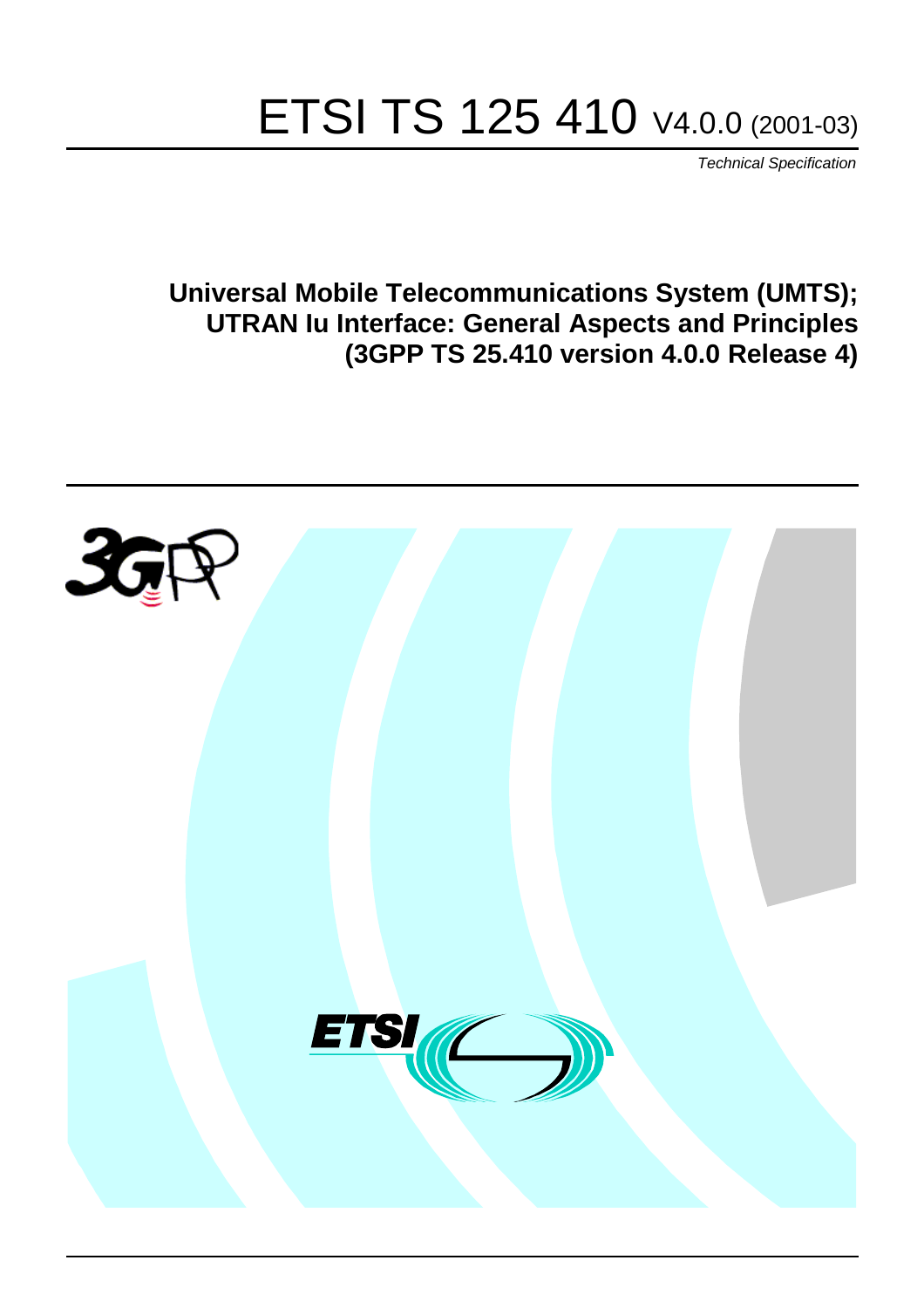**1**

Reference RTS/TSGR-0325410Uv4

> Keywords **UMTS**

#### **ETSI**

#### 650 Route des Lucioles F-06921 Sophia Antipolis Cedex - FRANCE

Tel.: +33 4 92 94 42 00 Fax: +33 4 93 65 47 16

Siret N° 348 623 562 00017 - NAF 742 C Association à but non lucratif enregistrée à la Sous-Préfecture de Grasse (06) N° 7803/88

**Important notice**

Individual copies of the present document can be downloaded from: [http://www.etsi.org](http://www.etsi.org/)

The present document may be made available in more than one electronic version or in print. In any case of existing or perceived difference in contents between such versions, the reference version is the Portable Document Format (PDF). In case of dispute, the reference shall be the printing on ETSI printers of the PDF version kept on a specific network drive within ETSI Secretariat.

Users of the present document should be aware that the document may be subject to revision or change of status. Information on the current status of this and other ETSI documents is available at <http://www.etsi.org/tb/status>/

> If you find errors in the present document, send your comment to: <editor@etsi.fr>

#### **Copyright Notification**

No part may be reproduced except as authorized by written permission. The copyright and the foregoing restriction extend to reproduction in all media.

© European Telecommunications Standards Institute 2001.

All rights reserved.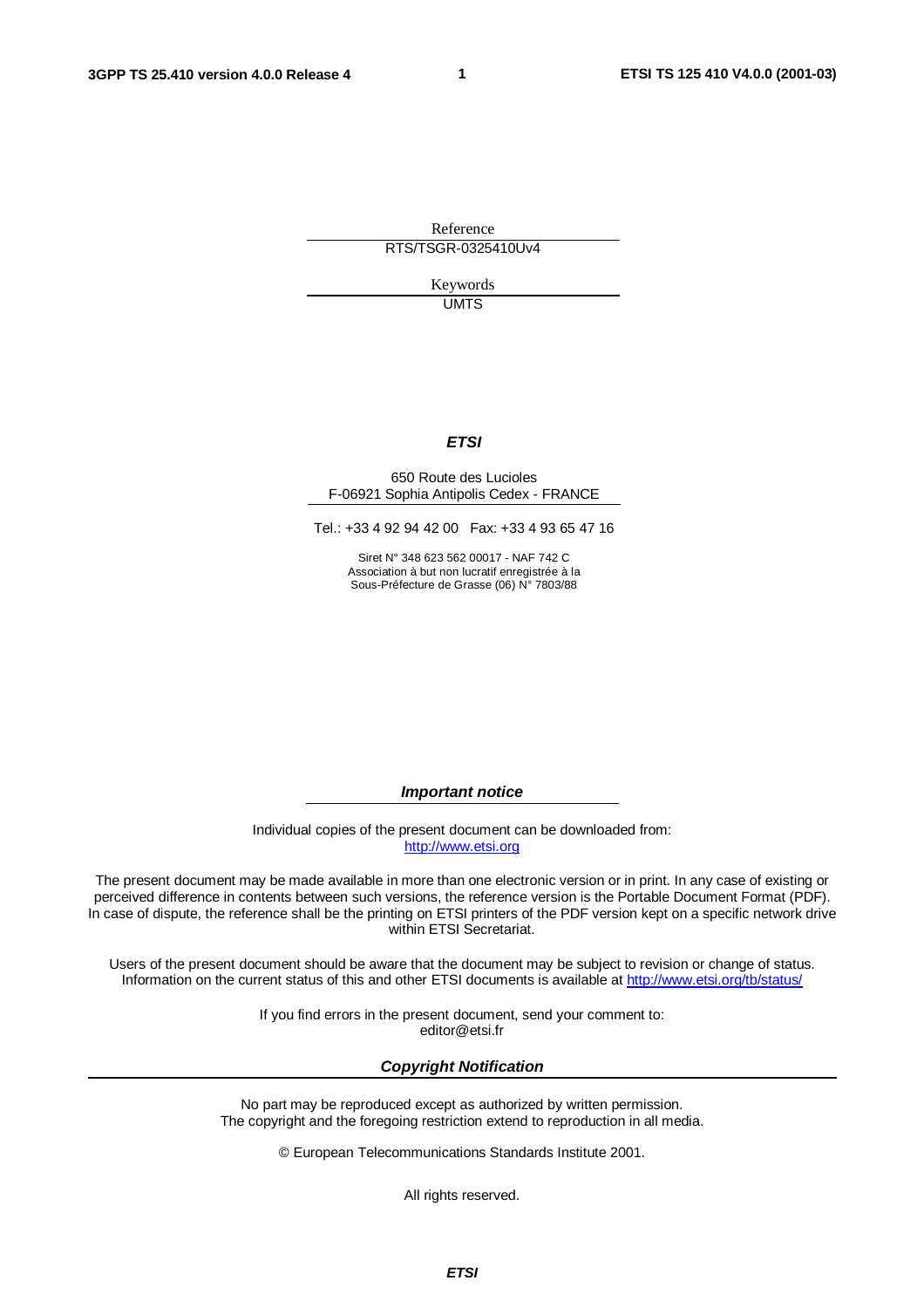## Intellectual Property Rights

IPRs essential or potentially essential to the present document may have been declared to ETSI. The information pertaining to these essential IPRs, if any, is publicly available for **ETSI members and non-members**, and can be found in ETSI SR 000 314: *"Intellectual Property Rights (IPRs); Essential, or potentially Essential, IPRs notified to ETSI in respect of ETSI standards"*, which is available from the ETSI Secretariat. Latest updates are available on the ETSI Web server [\(http://www.etsi.org/ipr\)](http://www.etsi.org/ipr).

Pursuant to the ETSI IPR Policy, no investigation, including IPR searches, has been carried out by ETSI. No guarantee can be given as to the existence of other IPRs not referenced in ETSI SR 000 314 (or the updates on the ETSI Web server) which are, or may be, or may become, essential to the present document.

## Foreword

This Technical Specification (TS) has been produced by the ETSI 3<sup>rd</sup> Generation Partnership Project (3GPP).

The present document may refer to technical specifications or reports using their 3GPP identities, UMTS identities or GSM identities. These should be interpreted as being references to the corresponding ETSI deliverables.

The cross reference between GSM, UMTS, 3GPP and ETSI identities can be found under [www.etsi.org/key](http://www.etsi.org/key) .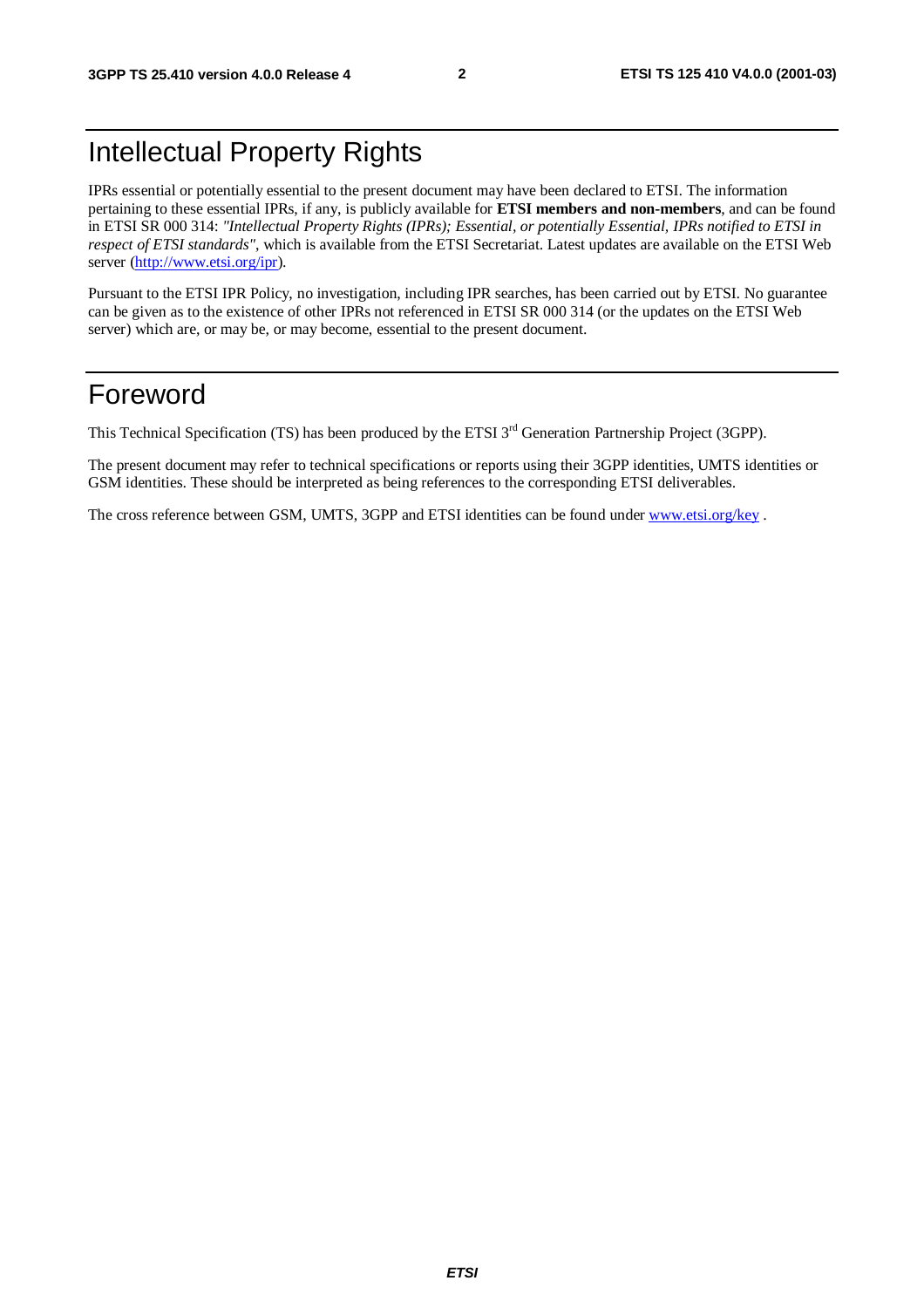$\overline{\mathbf{3}}$ 

## Contents

| $\perp$                |  |
|------------------------|--|
| 2                      |  |
| 3                      |  |
| 3.1                    |  |
| 3.2                    |  |
| 4                      |  |
| 4.1                    |  |
| 4.1.1                  |  |
| 4.1.2                  |  |
| 4.2                    |  |
| 4.3                    |  |
| 4.4                    |  |
| 4.5                    |  |
| 4.5.1                  |  |
| 4.5.1.1                |  |
| 4.5.1.1.1              |  |
| 4.5.1.1.2<br>4.5.1.1.3 |  |
| 4.5.1.1.4              |  |
| 4.5.2                  |  |
| 4.5.2.1                |  |
| 4.5.2.2                |  |
| 4.5.3                  |  |
| 5                      |  |
| 5.1                    |  |
| 5.2                    |  |
| 5.2.1                  |  |
| 5.2.2                  |  |
| 5.2.3                  |  |
| 5.2.4                  |  |
| 5.3                    |  |
| 5.3.1                  |  |
| 5.3.2                  |  |
| 5.4                    |  |
| 5.4.1<br>5.4.2         |  |
| 5.4.3                  |  |
| 5.4.4                  |  |
| 5.4.5                  |  |
| 5.4.6                  |  |
| 5.4.7                  |  |
| 5.5                    |  |
| 5.5.1                  |  |
| 5.5.2                  |  |
| 5.6                    |  |
| 5.6.1<br>5.6.2         |  |
| 5.6.2.1                |  |
| 5.6.2.2                |  |
| 5.6.2.3                |  |
| 5.6.3                  |  |
| 5.7                    |  |
| 5.7.1                  |  |
|                        |  |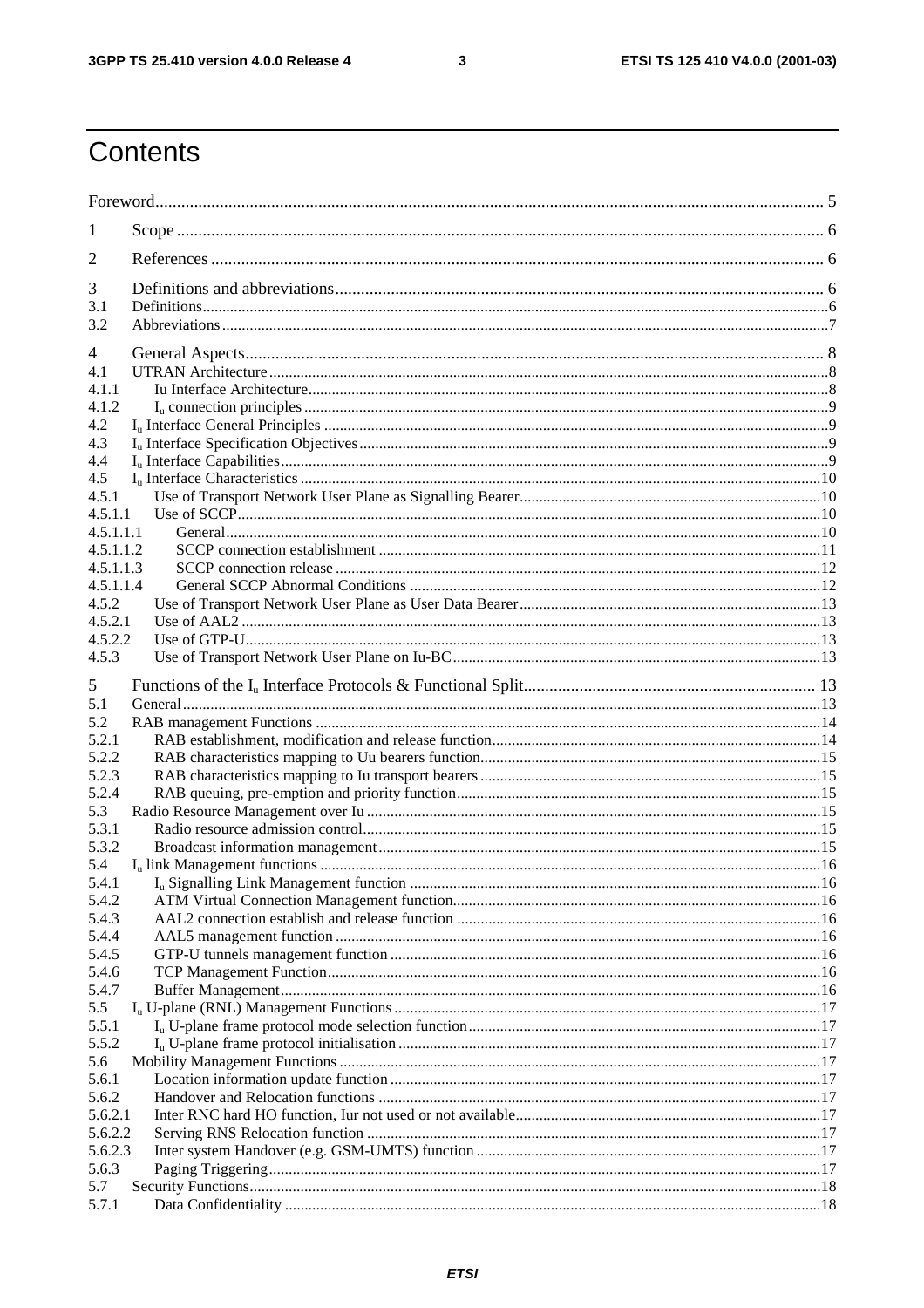$\overline{\mathbf{4}}$ 

| 5.7.1.1        |                               |  |  |  |
|----------------|-------------------------------|--|--|--|
| 5.7.1.2        |                               |  |  |  |
| 5.7.2          |                               |  |  |  |
| 5.7.2.1        |                               |  |  |  |
| 5.7.2.2        |                               |  |  |  |
| 5.8            |                               |  |  |  |
| 5.8.1          |                               |  |  |  |
| 5.8.2          |                               |  |  |  |
| 5.8.3          |                               |  |  |  |
| 5.8.4          |                               |  |  |  |
| 5.9            |                               |  |  |  |
| 5.9.1          |                               |  |  |  |
| 6              |                               |  |  |  |
| 6.1            |                               |  |  |  |
| 6.2            |                               |  |  |  |
| 6.3            |                               |  |  |  |
| 6.4            |                               |  |  |  |
|                |                               |  |  |  |
| $\overline{7}$ |                               |  |  |  |
| 7.1            |                               |  |  |  |
| 7.2            |                               |  |  |  |
| 7.3            |                               |  |  |  |
| 7.4            |                               |  |  |  |
| 7.5            |                               |  |  |  |
| 7.6            |                               |  |  |  |
| 7.7            |                               |  |  |  |
|                |                               |  |  |  |
|                | <b>Annex A (informative):</b> |  |  |  |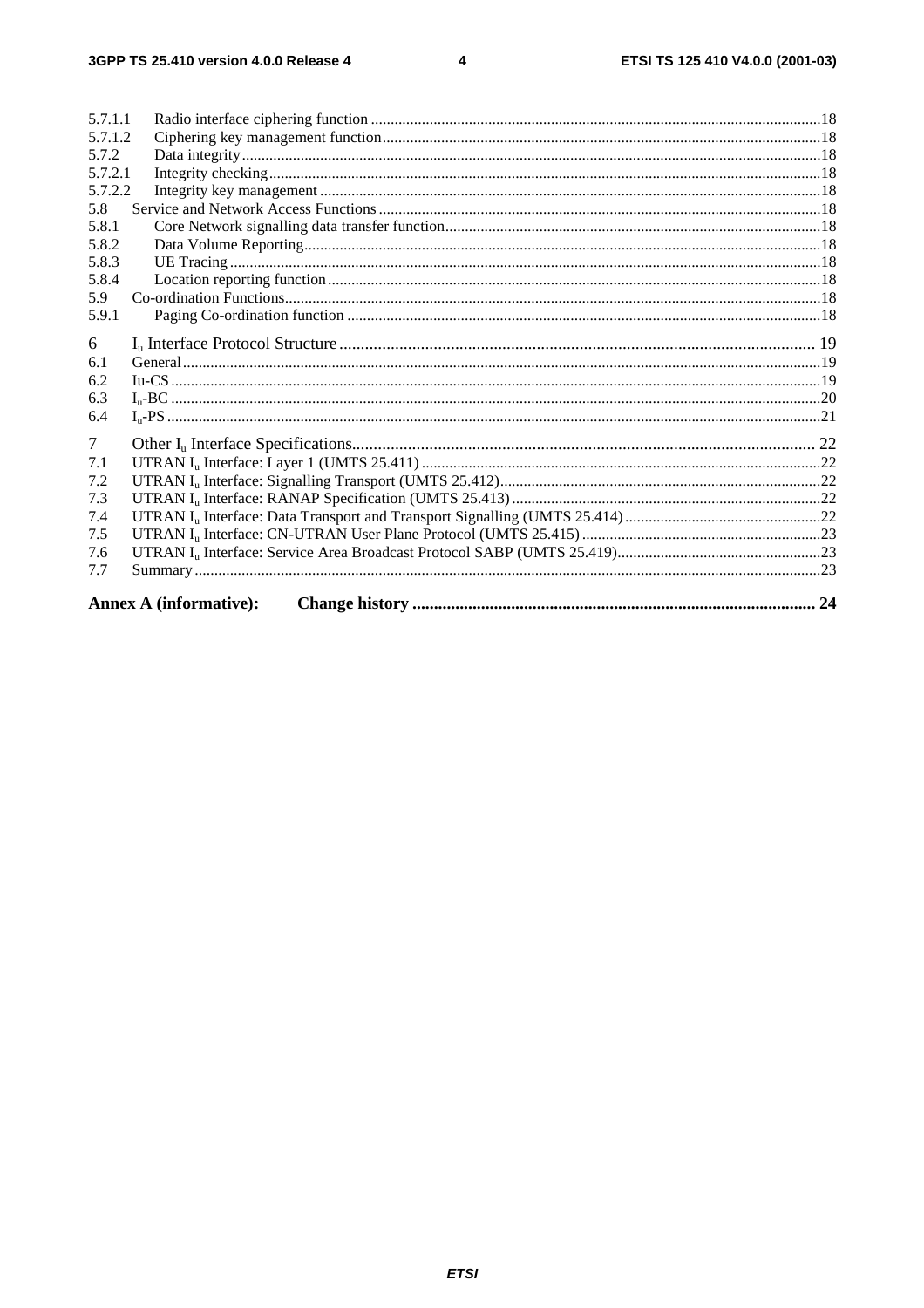## Foreword

This Technical Specification (TS) has been produced by the 3<sup>rd</sup> Generation Partnership Project (3GPP).

The contents of the present document are subject to continuing work within the TSG and may change following formal TSG approval. Should the TSG modify the contents of the present document, it will be re-released by the TSG with an identifying change of release date and an increase in version number as follows:

Version x.y.z

where:

- x the first digit:
	- 1 presented to TSG for information;
	- 2 presented to TSG for approval;
	- 3 or greater indicates TSG approved document under change control.
- y the second digit is incremented for all changes of substance, i.e. technical enhancements, corrections, updates, etc.
- z the third digit is incremented when editorial only changes have been incorporated in the document.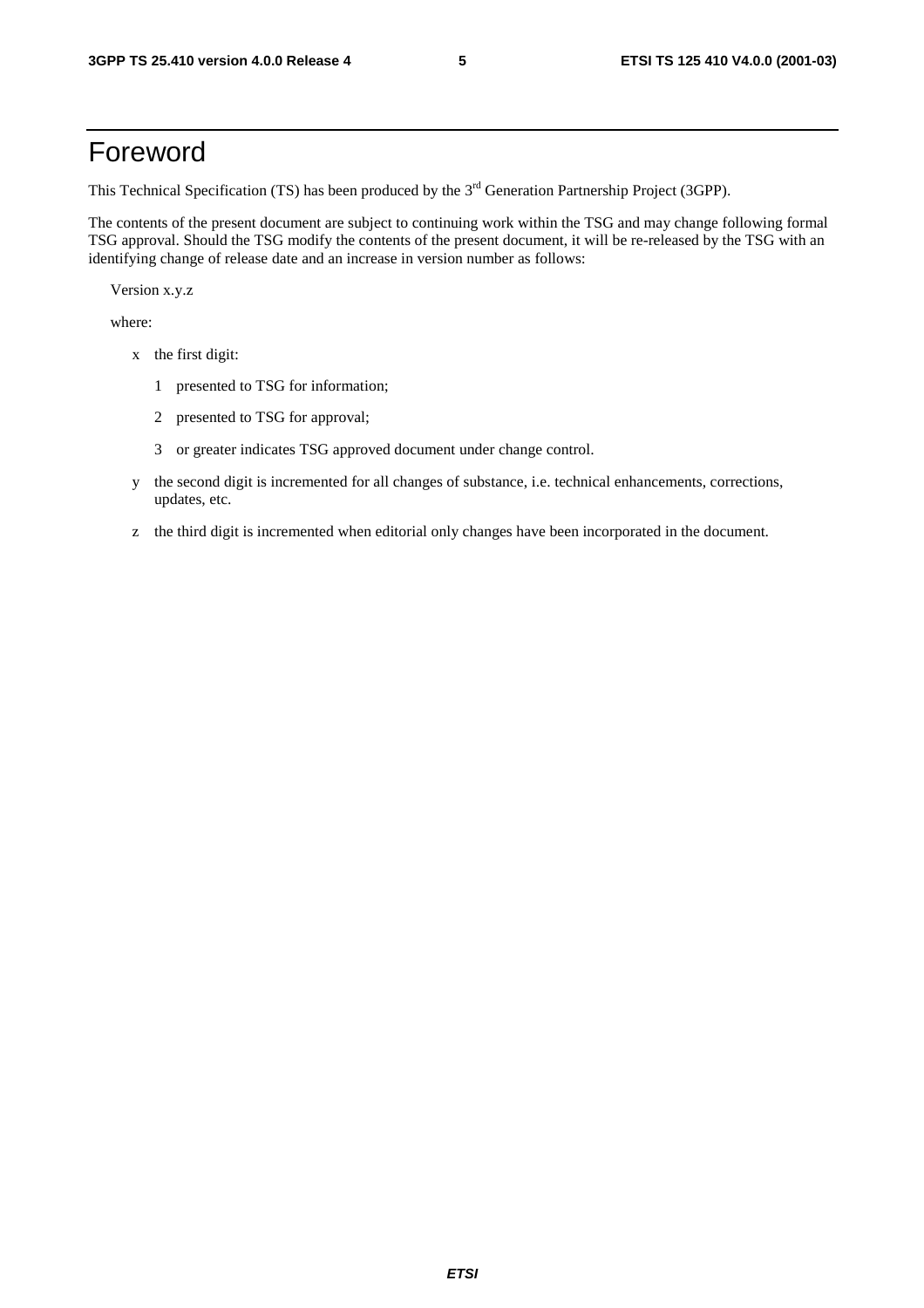## 1 Scope

The present document is an introduction to the UMTS 25.41x series of Technical Specifications that define the Iu interface for the interconnection of Radio Network Controller (RNC) component of the UMTS Terrestrial Radio Access Network (UTRAN) to the Core Network of the UMTS system.

## 2 References

The following documents contain provisions which, through reference in this text, constitute provisions of the present document.

- References are either specific (identified by date of publication, edition number, version number, etc.) or non-specific.
- For a specific reference, subsequent revisions do not apply.
- For a non-specific reference, the latest version applies. In the case of a reference to a 3GPP document (including a GSM document), a non-specific reference implicitly refers to the latest version of that document *in the same Release as the present document*.
- [1] 3GPP TS 25.401: "UTRAN Overall Description".
- [2] 3GPP TS 23.930: "Iu Principles".
- [3] 3GPP TS 23.110: "UMTS Access Stratum; Services and Functions".
- [4] 3GPP TS 25.411: "UTRAN Iu Interface: Layer 1".
- [5] 3GPP TS 25.412: "UTRAN Iu Interface: Signalling Transport".
- [6] 3GPP TS 25.413: "UTRAN Iu Interface: RANAP Signalling".
- [7] 3GPP TS 25.414: "UTRAN Iu Interface: Data Transport & Transport Signalling"
- [8] 3GPP TS 25.415: "UTRAN Iu Interface: CN-RAN User Plane Protocol".
- [9] ITU-T Recommendation Q.711 (7/96): "Functional description of the signalling connection control part".
- [10] ITU-T Recommendation Q.712 (7/96): "Definition and function of signalling connection control part messages".
- [11] ITU-T Recommendation Q.713 (7/96): "Signalling connection control part formats and codes".
- [12] ITU-T Recommendation Q.714 (7/96): "Signalling connection control part procedures".
- [13] 3GPP TS 23.003: "Numbering, Addressing and Identification".
- [14] 3GPP TS 25.419: "UTRAN Iu Interface: Service Area Broadcast Protocol SABP".

## 3 Definitions and abbreviations

### 3.1 Definitions

For the purposes of the present document, the terms and definitions given in [1] apply.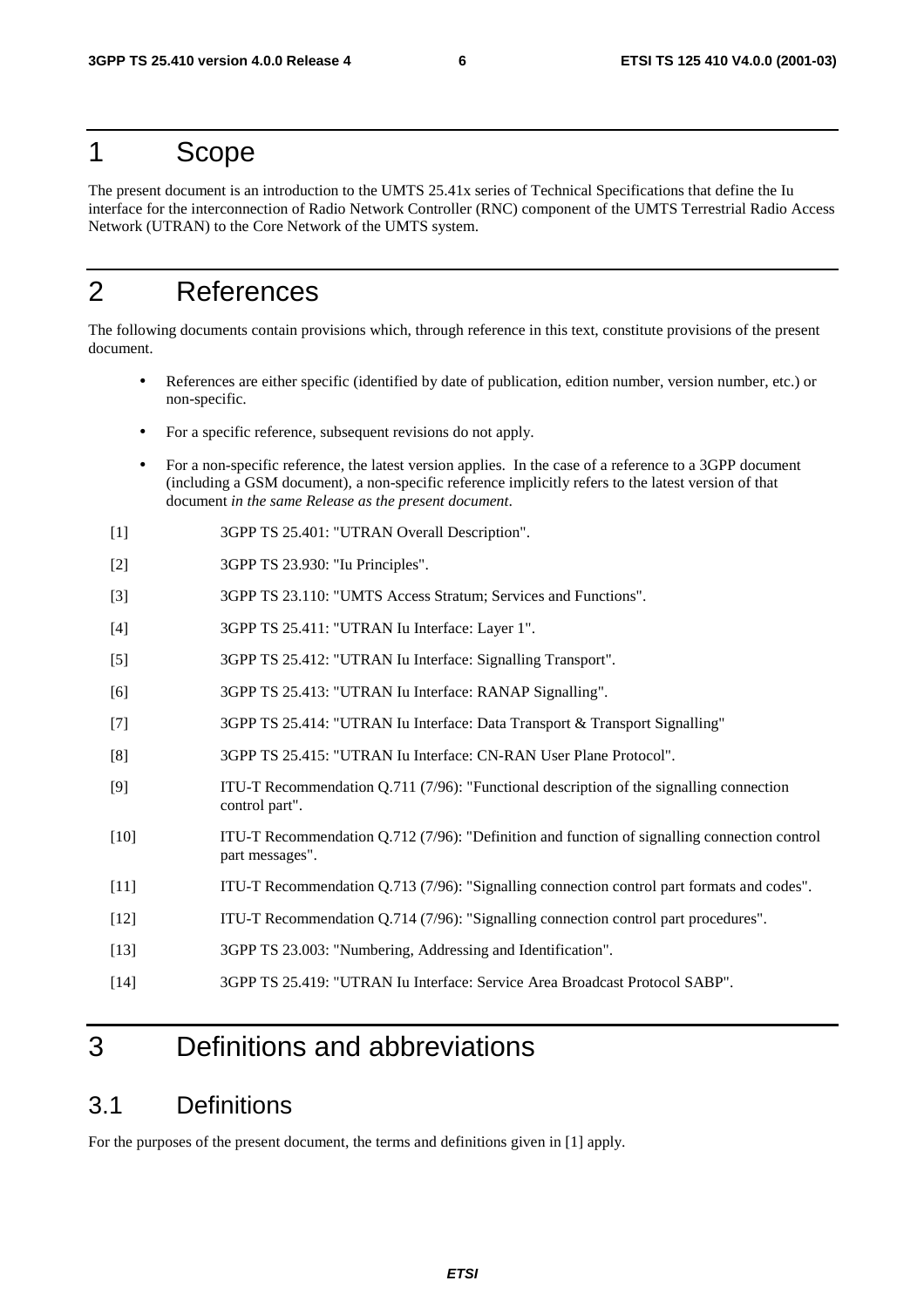## 3.2 Abbreviations

For the purposes of the present document, the following abbreviations apply:

| 3G-MSC        | 3 <sup>rd</sup> Generation Mobile Switching Centre   |
|---------------|------------------------------------------------------|
| 3G-SGSN       | 3 <sup>rd</sup> Generation Serving GPRS Support Node |
| AAL           | <b>ATM Adaptation Layer</b>                          |
| <b>ATM</b>    | <b>Asynchronous Transfer Mode</b>                    |
| BC            | <b>Broadcast</b>                                     |
| <b>BSSMAP</b> | Base Station Subsystem Management Application Part   |
| <b>CBS</b>    | <b>Cell Broadcast Service</b>                        |
| CC            | <b>Connection Confirm</b>                            |
| CN            | <b>Core Network</b>                                  |
| <b>CR</b>     | <b>Connection Release</b>                            |
| <b>CREF</b>   | <b>Connection Refusal</b>                            |
| <b>CS</b>     | Circuit Switched                                     |
| GT            | Global Title                                         |
| GTP-U         | <b>GPRS Tunnelling Protocol</b>                      |
| <b>IMSI</b>   | International Mobile Subscriber Identity             |
| IP            | Internet Protocol                                    |
| <b>ISDN</b>   | <b>Integrated Services Digital Network</b>           |
| LA            | <b>Location Area</b>                                 |
| <b>NAS</b>    | Non Access Stratum                                   |
| O&M           | <b>Operation and Maintenance</b>                     |
| <b>PS</b>     | Packet Switched                                      |
| <b>PSTN</b>   | Public Switched Telephone Network                    |
| <b>PVC</b>    | Permanent Virtual Circuit                            |
| QoS           | Quality of Service                                   |
| RA            | Routing Area                                         |
| <b>RAB</b>    | Radio Access Bearer                                  |
| <b>RANAP</b>  | Radio Access Network Application Part                |
| RLP           | Radio Link Protocol                                  |
| <b>RNC</b>    | Radio Network Controller                             |
| <b>RNL</b>    | Radio Network Layer                                  |
| <b>RRC</b>    | Radio Resource Control                               |
| SA            | Service Area                                         |
| SABP          | Service Area Broadcast Protocol                      |
| SAP           | <b>Service Access Point</b>                          |
| <b>SCCP</b>   | <b>Signalling Connection Control Part</b>            |
| <b>SPC</b>    | <b>Signalling Point Code</b>                         |
| <b>SRNS</b>   | Serving Radio Network Subsystem                      |
| <b>SSN</b>    | Sub-System Number                                    |
| <b>SVC</b>    | <b>Switched Virtual Circuit</b>                      |
| <b>TCP</b>    | <b>Transmission Control Protocol</b>                 |
| UE            | User Equipment                                       |
| <b>UDP</b>    | <b>User Datagram Protocol</b>                        |
| UP            | <b>User Plane</b>                                    |
| <b>URA</b>    | <b>UTRAN Registration Area</b>                       |
| <b>UTRAN</b>  | <b>UMTS Terrestrial Radio Access Network</b>         |
| <b>VC</b>     | Virtual Circuit                                      |
|               |                                                      |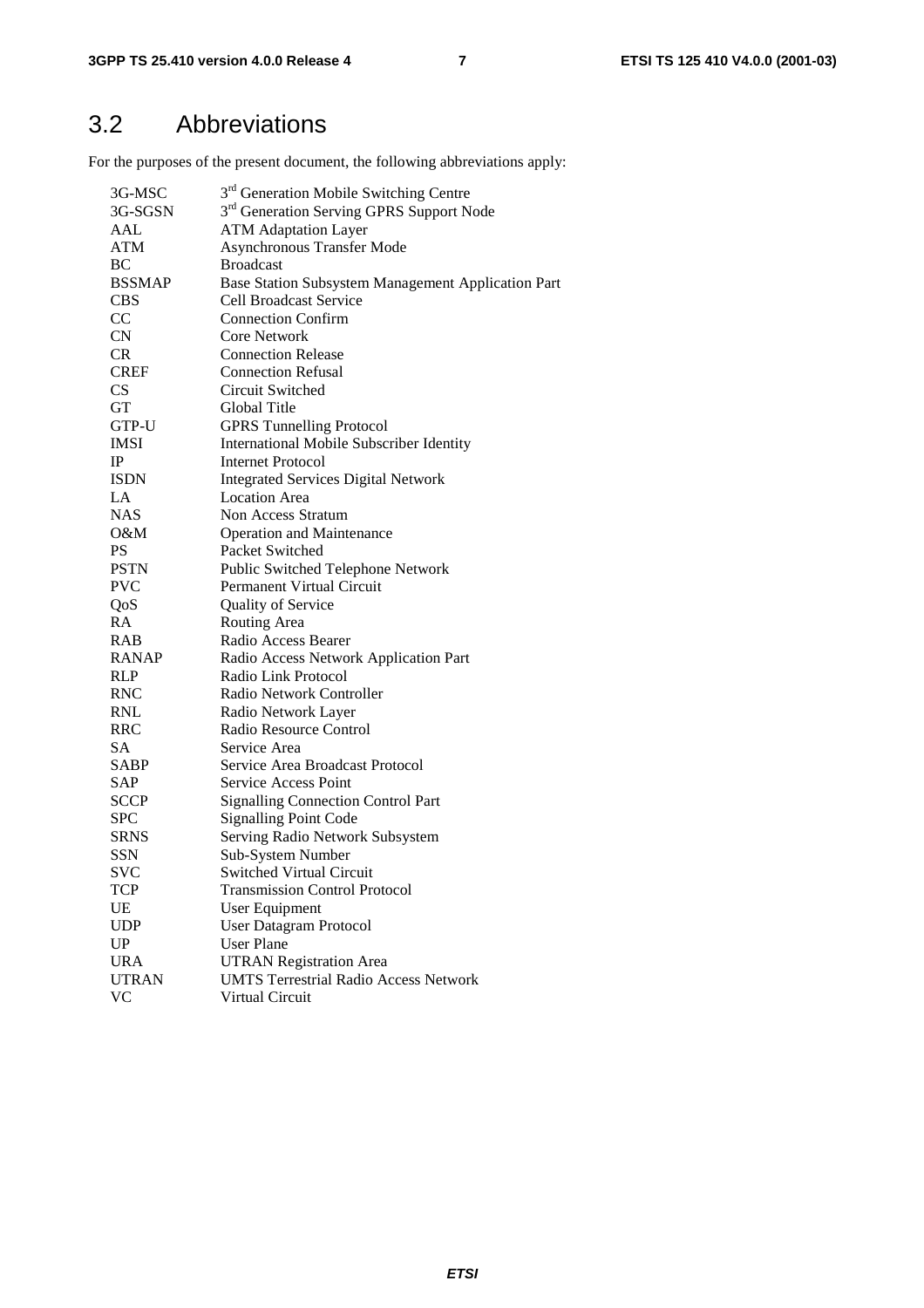## 4 General Aspects

### 4.1 UTRAN Architecture

#### 4.1.1 Iu Interface Architecture

The overall UMTS architecture and UTRAN architectures are described in [1]. This subclause specifies only the architecture of the Iu interface, and shall not constrain the network architecture of either Core or Radio Access Networks.

The  $I_{\text{u}}$  interface is specified at the boundary between the Core Network and UTRAN. Figure 4.1 depicts the logical division of the  $I_u$  interface. From the Iu perspective, the UTRAN access point is an RNC.



**Iu Interface**



The Iu interface towards the PS-domain of the core network is called Iu-PS, and the Iu interface towards the CS-domain is called Iu-CS. The differences between Iu-CS and Iu-PS are treated elsewhere in this specification. The Iu interface to the Broadcast domain is called Iu-BC.

There shall not be more than one Iu interface (Iu-CS) towards the CS domain and one Iu interface (Iu-PS) towards the PS-domain from any one RNC. There may be multiple Iu interfaces (Iu-BC) from an RNC towards the Broadcast domain.

In the separated core network architecture, this means that there shall be separate signalling and user data connections towards the PS and CS domains – this applies in both transport and radio network layers.

In the combined architecture, there shall be separate connections in the user plane towards the PS and CS domains (in both transport and radio network layers). In the control plane, there shall be separate SCCP connections to the two logical domains.

In either architecture, there can be several RNCs within UTRAN and so UTRAN may have several  $I<sub>u</sub>$  access points towards the Core Network. As a minimum, each Iu access point (in UTRAN or CN) shall independently fulfil the requirements of the relevant Iu specifications (25.41x series – see clause 7).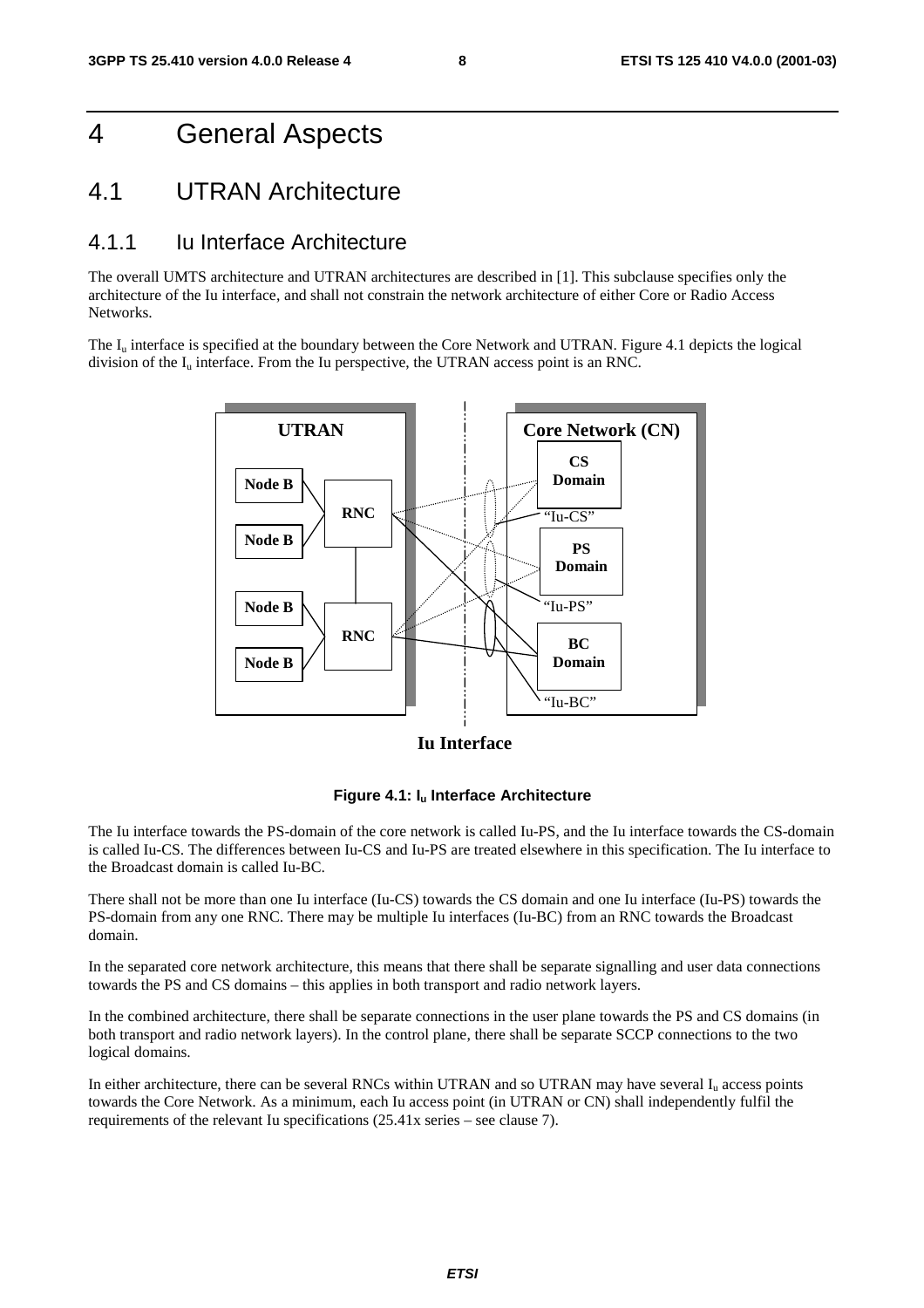### 4.1.2 I<sub>u</sub> connection principles

The Iu interface has a hierarchical architecture where one higher layer entity controls several lower layer entities. The hierarchy for the CN - UTRAN signalling connection end points is described below:

- Each CN Access Point may be connected to one or more UTRAN Access Points.
- For the PS and CS domains, each UTRAN Access Point shall not be connected to more than one CN Access Point per CN domain.
- For the BC domain, each UTRAN Access Point may be connected to one or more CN Access Points.

## 4.2 I<sub>u</sub> Interface General Principles

From a UTRAN perspective, maximising the commonality of the various protocols that flow on the Iu interface is desirable. This means at the minimum that:

- A common set of radio access bearer services will be offered by UTRAN to the Core Network nodes, regardless of their type (e.g. 3G-MSC or 3G-SGSN).

There will be a common functional split between UTRAN and the Core Network nodes, regardless of their type (e.g. 3G-MSC or 3G-SGSN).

Signalling in the radio network control plane shall not depend on the specific choice of transport layers.

## 4.3 I<sub>u</sub> Interface Specification Objectives

The following objectives are partly derived from [2].

The  $I_{\text{u}}$  interface shall be specified such that it can support:

- the interconnection of RNCs with Core Network Access Points within a single PLMN.
- the interconnection of RNCs with Core Network Access Points irrespective of the manufacturer of any of the elements.
- all UMTS services.

The I<sub>u</sub> interface shall facilitate the use of the same RNC, MSC or SGSN in all PLMNs.

The  $I_{\text{u}}$  interface shall facilitate the sharing of transport technology between Iu-PS and Iu-BC.

The  $I_{\text{u}}$  interface shall allow interworking to the GSM Core Network.

Independence between the protocol layers and between control and user planes shall be maintained on the Iu interface.

The  $I_{\text{u}}$  interface shall allow independent evolution of technologies within the Core, Radio Access and Transport **Networks** 

The  $I_u$  interface shall allow separate evolution of O&M facilities.

The  $I_u$  interface shall be standardised as an open and multi-vendor interface.

The Iu interface specifications shall facilitate the migration of some services from the CS-domain to the PS-domain. In particular, the RANAP protocol shall be common to both PS and CS domains, and the I<sub>u</sub> user plane protocol(s) shall be independent of the core network domain (PS or CS), except where a specific feature is only required for one domain.

## 4.4 I<sub>u</sub> Interface Capabilities

The following capabilities are derived from the requirements described in [2].

The  $I_u$  interface supports: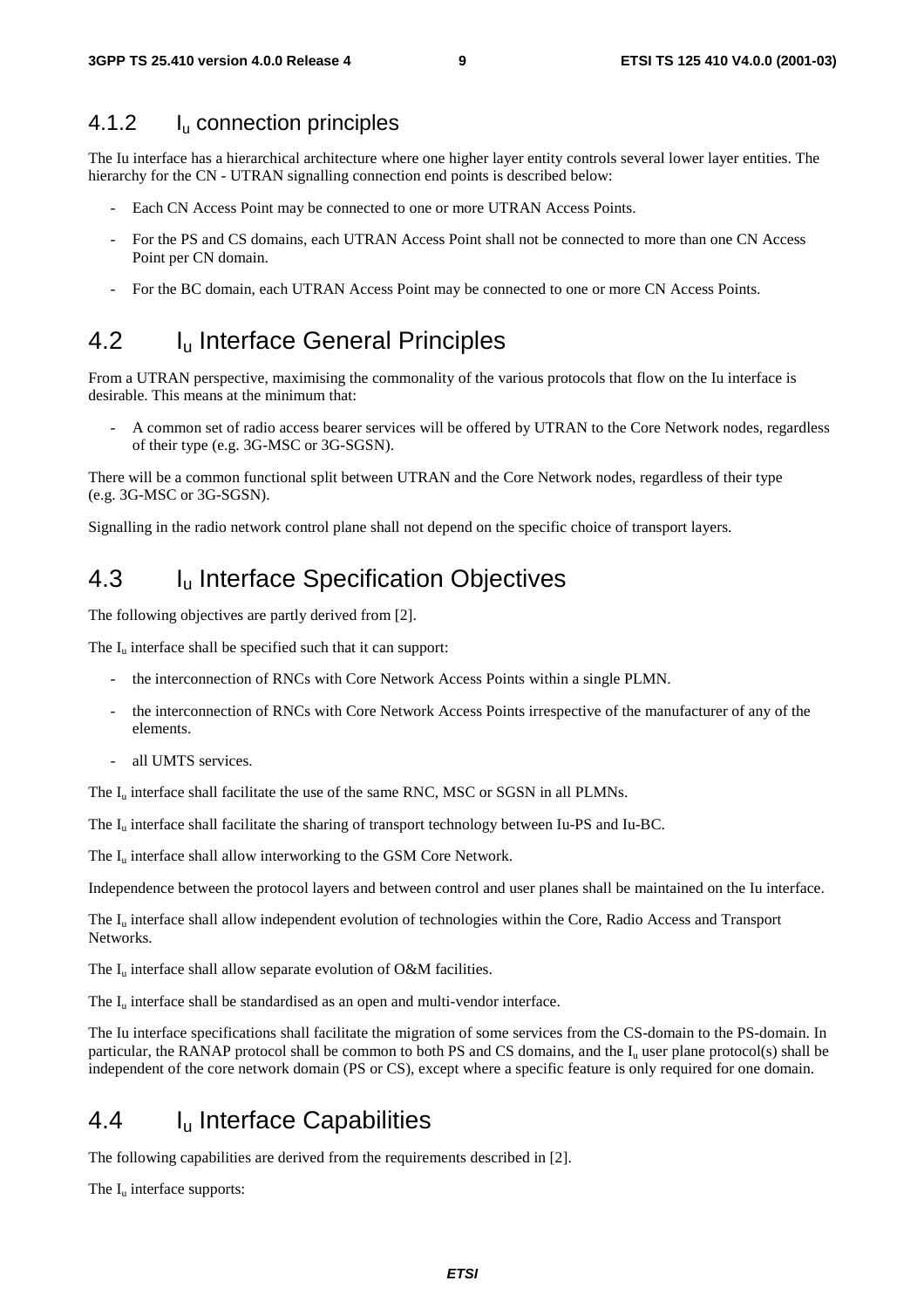- procedures to establish, maintain and release Radio Access Bearers;
- procedures to perform intra-system handover, inter-system handover and SRNS relocation;
- procedures to support the Cell Broadcast service;
- a set of general procedures, not related to a specific UE;
- the separation of each UE on the protocol level for user specific signalling management;
- the transfer of NAS signalling messages between UE and CN;
- location services by transferring requests from the CN to UTRAN, and location information from UTRAN to CN. The location information may comprise a geographical area identifier or global co-ordinates with uncertainty parameters;
- simultaneous access to multiple CN domains for a single UE;
- mechanisms for resource reservation for packet data streams.

### 4.5 Iu Interface Characteristics

### 4.5.1 Use of Transport Network User Plane as Signalling Bearer

#### 4.5.1.1 Use of SCCP

#### 4.5.1.1.1 General

The SCCP is used to support signalling messages between the CNs and the RNC. One user function of the SCCP, called Radio Access Network Application Part (RANAP), is defined. The RANAP uses one signalling connection per active UE and CN for the transfer of layer 3 messages.

Both connectionless and connection-oriented procedures are used to support the RANAP. TS 25.413 explains whether connection oriented or connectionless services should be used for each layer 3 procedure.

RANAP may use SSN, SPC and/or GT and any combination of them as addressing schemes for the SCCP. Which of the available addressing scheme to use for the SCCP is an operator matter.

When GT addressing is utilised, the following settings shall be used:

- SSN Indicator  $= 1$  (RANAP SSN as defined in [13] shall always be included).
- Global Title Indicator  $= 0100$  (GT includes translation type, numbering plan, encoding scheme and nature of address indicator).
- Translation Type  $= 0000 0000$  (not used).
- Numbering Plan =  $0001$  (E.163/4).
- Nature of Address Indicator =  $000\,0100$  (International Significant Number).
- Encoding Scheme  $= 0001$  or 0010 (BCD, odd or even).
- Routing indicator = 0 or 1 (route on GT or PC/SSN).

When used, the GT shall be the E.164 address of the relevant node.

The following subclauses describe the use of SCCP connections for RANAP transactions. Subclause 4.5.1.2 describes the connection establishment procedures. Subclause 4.5.1.3 describes the connection release procedures. Subclause 4.5.1.4 describes abnormal conditions.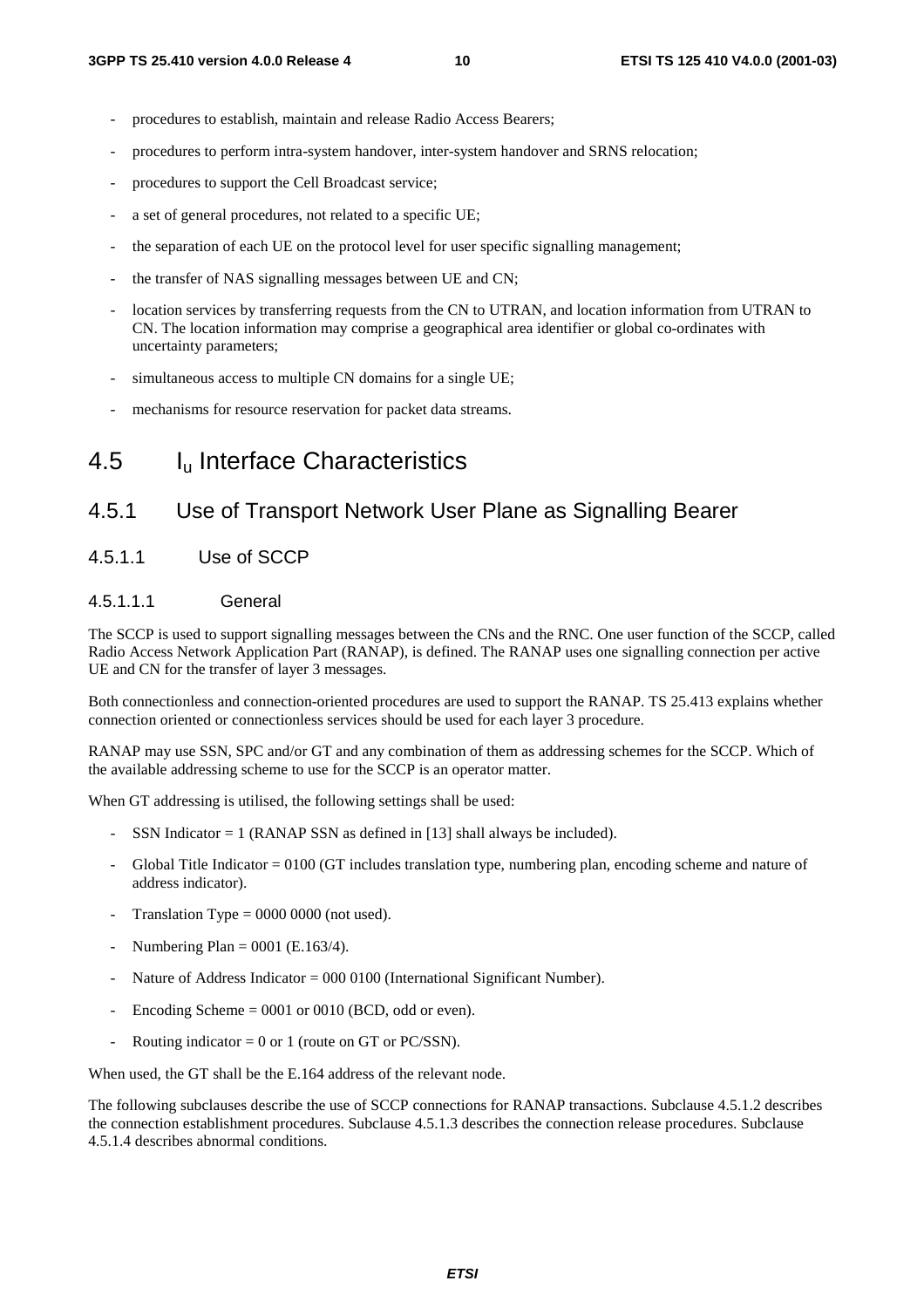#### 4.5.1.1.2 SCCP connection establishment

A new SCCP connection is established when information related to the communication between a UE and the network has to be exchanged between RNC and CN, and no SCCP connection exists between the CN and the RNC involved, for the concerned UE.

Various SCCP connection establishment cases have to be distinguished:

- i) RNC Initiated SCCP Signalling Connection;
- ii) CN Initiated SCCP Signalling Connection.

The above cases are the only cases currently identified for SCCP connection establishment. Others may emerge in the future.

#### 4.5.1.1.2.1 Establishment procedure in case i

The SCCP signalling connection establishment is initiated, by the RNC, at the reception of the first layer 3 non access stratum message from the UE.

#### **Initiation**

The RNC sends SCCP connection request message to the Core Network. A RANAP message is included in the user data field of the SCCP connection request message.

#### **Termination**

#### **- successful outcome**

The SCCP connection confirm message, which may optionally contain a connection oriented RANAP message in the user data field, is returned to the RNC.

#### **- unsuccessful outcome**

If the SCCP signalling connection establishment fails, an SCCP connection refusal message will be sent back to the RNC. This message may contain a transparent message to be sent to the UE.

For more information on how the RANAP procedure Initial UE message is handled, please see the elementary procedure Initial UE message in TS 25.413 [6].

> RNC CN CR {SSN=RANAP, a1=x, RANAP message} -------------------------------------------> CC {a1=y,a2=x, RANAP message or no user data} <----------------------------------------- or CREF{a2=x, RANAP message or no user data} <----------------------------------------- a1 = source local reference, a2 = destination local reference, x = SCCP connection reference at the RNC, y = SCCP connection reference at the CN.

#### **Figure 4.2: Setting-up of RNC Initiated SCCP Signalling Connection**

4.5.1.1.2.2 Establishment procedure in case ii

The SCCP signalling connection establishment is initiated, by the Core Network, in connection with performing a Relocation.

#### **Initiation**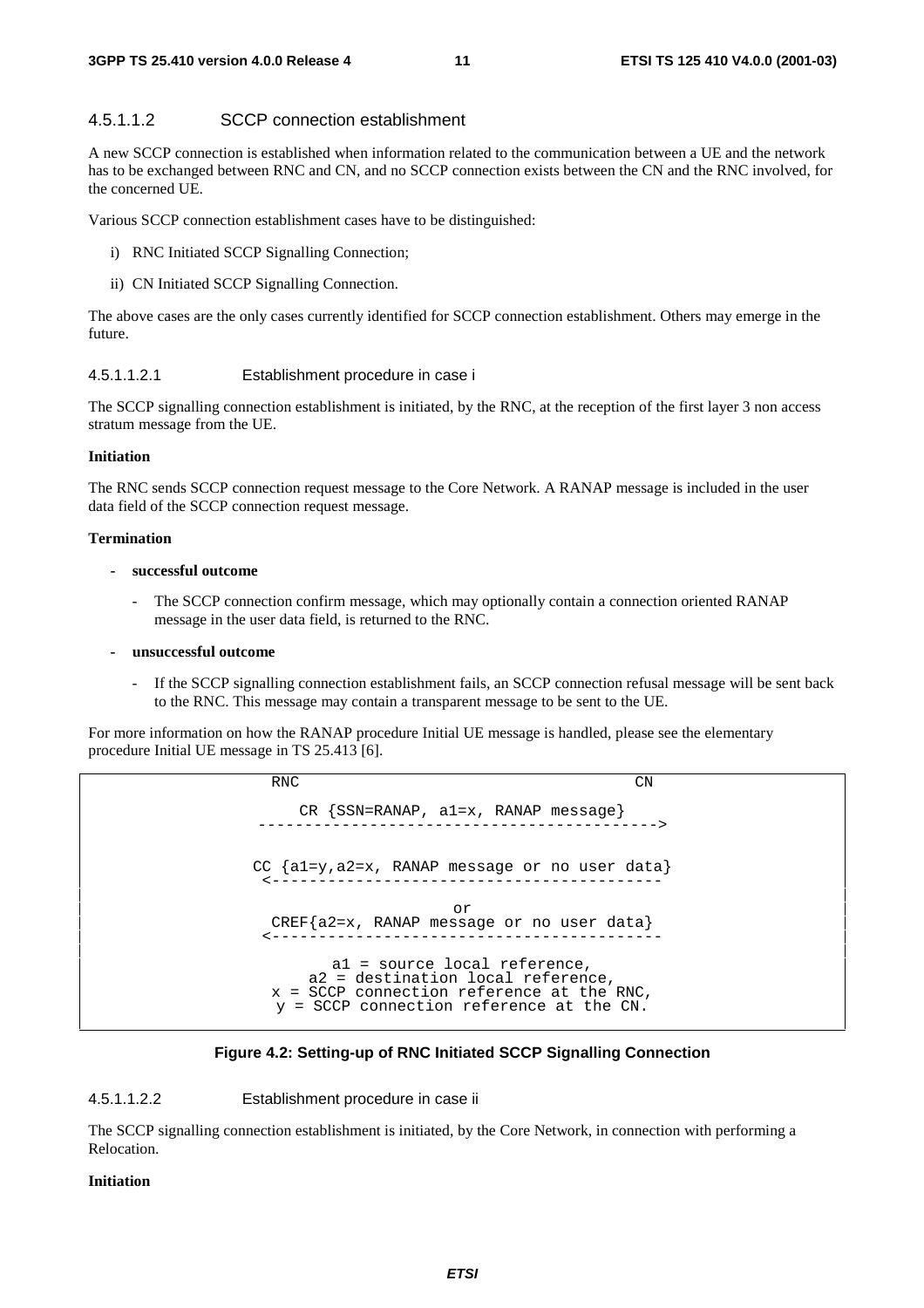The Core Network initiates the connection establishment by sending an SCCP connection request message to the RNC. Optionally, a RANAP message may be included in the user data field of the SCCP connection request message.

#### **Termination**

- **successful outcome** 
	- The SCCP connection confirm message, which may optionally contain a connection oriented RANAP message in the user data field, is returned to the Core Network.
- **unsuccessful outcome** 
	- If the SCCP signalling connection establishment fails, an SCCP connection refusal message will be sent back to the Core Network. This message may contain a RANAP message in the user data field.

RNC CN CR {SSN=RANAP, a1=y,RANAP message or no user data} <----------------------------------------- CC {a1=x, a2=y, RANAP message or no user data} ------------------------------------------> or CREF{a2=y, RANAP message or no user data} ------------------------------------------> a1 = source local reference, a2 = destination local reference, x = SCCP connection reference at the RNC, y = SCCP connection reference at the CN.

#### **Figure 4.3: Setting-up of CN Initiated SCCP Signalling Connection**

#### 4.5.1.1.3 SCCP connection release

This procedure is always initiated at the Core Network side.

An SCCP connection is released when the CN realises that a given signalling connection is no longer required.

The CN sends a SCCP Released message.

#### 4.5.1.1.4 General SCCP Abnormal Conditions

If a user-out-of-service information or signalling-point-inaccessible information is received by the RANAP, no new attempt to establish SCCP connections towards the affected point code will be started until the corresponding user-inservice information or signalling-point-accessible information is received.

When a user-out-of-service information or signalling-point-inaccessible is received by the RNC, an optional timer may be started. When the timer expires, all the SCCP connections towards the affected point code will be released. When the user-in-service or signalling-point-accessible is received, the timer is stopped.

If for any reason an SCCP connection is released, the optional timer expires or a connection refusal is received while any of the RANAP procedures are being performed or while a dedicated resource is still allocated, the following actions are taken:

#### **At RNC:**

- Any RNC procedure relating to that connection is abandoned.
- The UTRAN resources allocated to the connection are released.

#### **At Core Network:**

The resources associated with the SCCP connection are cleared as soon as possible.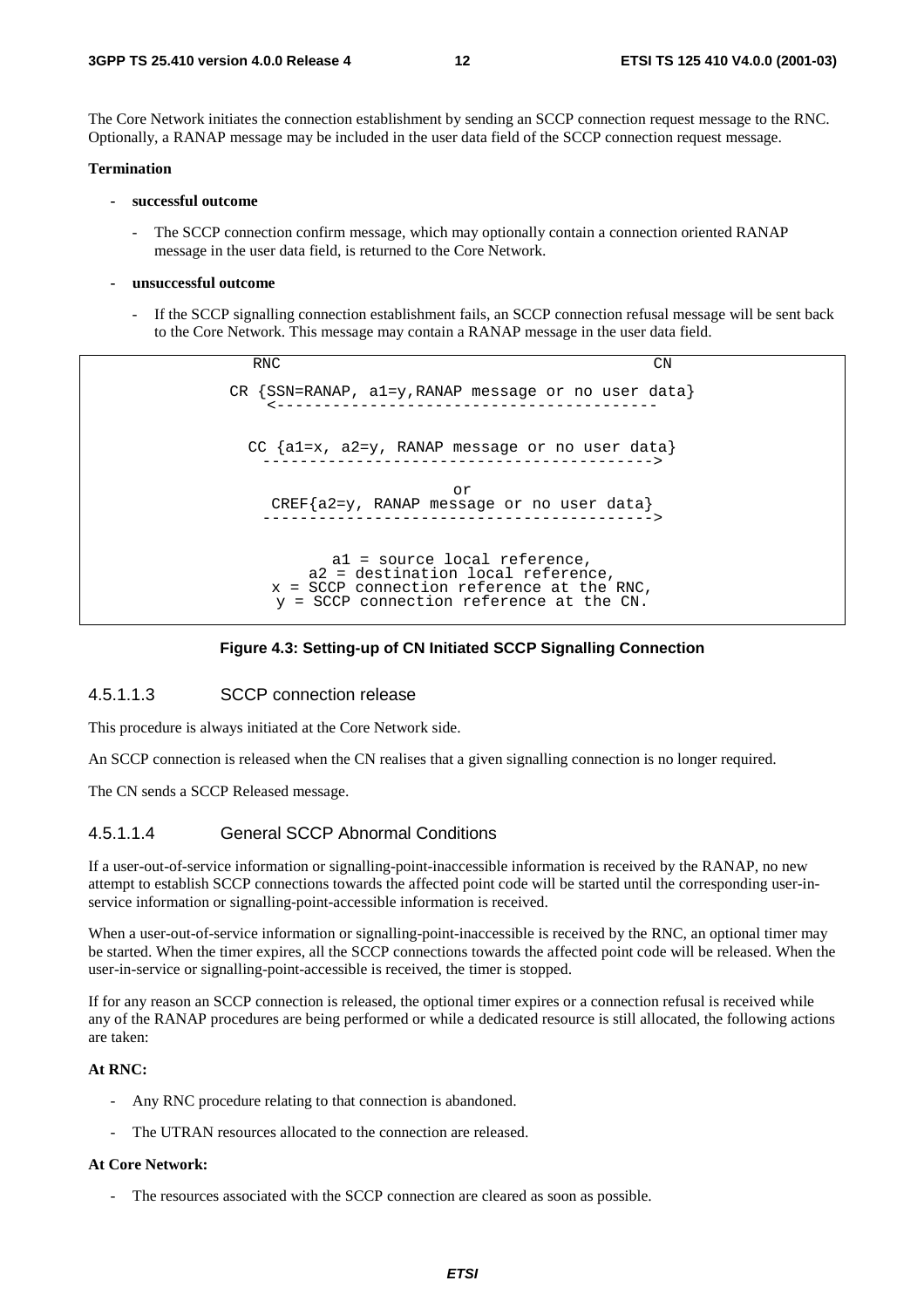### 4.5.2 Use of Transport Network User Plane as User Data Bearer

#### 4.5.2.1 Use of AAL2

AAL2 is used as the user data bearer towards the CS domain.

Q.2630.2 is used as the protocol for dynamically setup AAL-2 connections over Iu towards the CS domain. Q.2630.2 adds new optional capabilities to Q.2630.1.

#### 4.5.2.2 Use of GTP-U

GTP-U is used as the user data bearer towards the PS domain.

RANAP Signalling is used to establish, modify and release the GTP-U tunnels towards the PS domain.

#### 4.5.3 Use of Transport Network User Plane on Iu-BC

TCP/IP is used as the bearer for the radio network layer protocol over  $I_u$ -BC.

The TCP connection is normally established by the CN using standard TCP procedures.

A new TCP connection is established by the RNC only when there is information (e.g. failure or restart indications) that needs to be sent from RNC to the CN, and there is no existing TCP connection. The RNC shall establish the connection using standard TCP procedures.

The node that established the connection shall release the TCP connection.

## 5 Functions of the I<sub>u</sub> Interface Protocols & Functional Split

### 5.1 General

This subclause defines the functional split between the core network and the UMTS radio access network. In addition, the possible interaction between the functions is defined. The functional split is shown in table 5.1.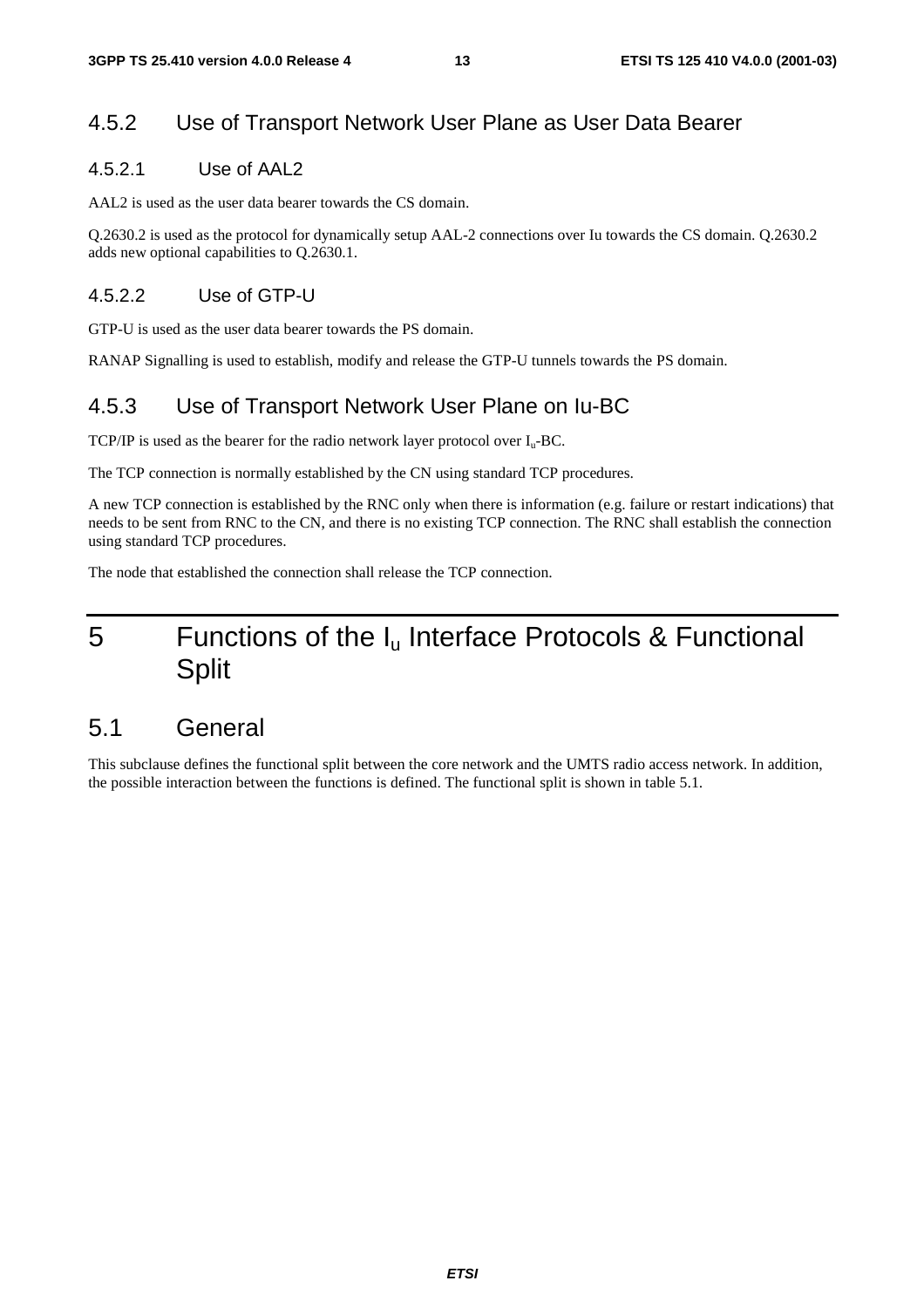| <b>Function</b>                                                                 | <b>UTRAN</b> | CN |
|---------------------------------------------------------------------------------|--------------|----|
| <b>RAB management functions:</b>                                                |              |    |
| RAB establishment, modification and release                                     | Χ            | Χ  |
| RAB characteristics mapping I <sub>u</sub> transmission bearers                 | X            |    |
|                                                                                 |              |    |
| RAB characteristics mapping Uu bearers                                          | Χ<br>X       |    |
| RAB queuing, pre-emption and priority                                           |              | х  |
|                                                                                 |              |    |
| <b>Radio Resource Management functions:</b><br>Radio Resource admission control | Χ            |    |
| <b>Broadcast Information</b>                                                    | X            | Χ  |
|                                                                                 |              |    |
| Iu link Management functions:                                                   |              |    |
| Iu signalling link management                                                   | X            | X  |
| ATM VC management                                                               | X            | X  |
| AAL2 establish and release                                                      | X            | X  |
|                                                                                 | Χ            | Χ  |
| AAL5 management<br><b>GTP-U Tunnels management</b>                              | X            | X  |
| <b>TCP Management</b>                                                           | Χ            | X  |
| <b>Buffer Management</b>                                                        | x            |    |
|                                                                                 |              |    |
| Iu U-plane (RNL) Management:                                                    |              |    |
| I <sub>n</sub> U-plane frame protocol management                                |              | Χ  |
|                                                                                 | x            |    |
| I <sub>n</sub> U-plane frame protocol initialization                            |              |    |
| <b>Mobility management functions:</b>                                           |              |    |
| Location information reporting                                                  | X            | Χ  |
| Handover and Relocation                                                         |              |    |
| Inter RNC hard HO, lur not used or not available                                | Χ            | Χ  |
| Serving RNS Relocation (intra/inter MSC)                                        | Χ            | Χ  |
| Inter system hard HO (UMTS-GSM)                                                 | Χ            | Χ  |
| Paging Triggering                                                               |              | X  |
|                                                                                 |              |    |
| <b>Security Functions:</b>                                                      |              |    |
| Data confidentiality                                                            |              |    |
| Radio interface ciphering                                                       | Χ            |    |
| Ciphering key management                                                        |              | X  |
| User identity confidentiality                                                   | Χ            | X  |
| Data integrity                                                                  |              |    |
| Integrity checking                                                              | X            |    |
| Integrity key management                                                        |              | Χ  |
|                                                                                 |              |    |
| <b>Service and Network Access functions:</b>                                    |              |    |
| CN Signalling data                                                              | X            | X  |
| Data Volume Reporting                                                           | Χ            |    |
| <b>UE Tracing</b>                                                               | Χ            | Χ  |
| Location reporting                                                              | X            | X  |
|                                                                                 |              |    |
| I <sub>n</sub> Co-ordination functions:                                         |              |    |
| Paging co-ordination                                                            | X            | Χ  |

#### **Table 5.1: Iu interface functional split**

## 5.2 RAB management Functions

#### 5.2.1 RAB establishment, modification and release function

The RAB, Radio Access Bearer, is defined to be set-up between UE and CN. Depending on subscription, service, requested QoS etc. different types of RABs will be used. It is the CN that controls towards the UTRAN the establishment, modification or release of a RAB.

The RAB identity is allocated by CN by mapping the value for the NAS Binding information (from the actual protocol IE for the respective CN domain) to the RAB ID as specified in [3]. The RAB identity is globally significant on both the radio bearer and on the Iu bearer for a given UE in a particular CN domain.

RAB establishment, modification and release is a CN initiated function.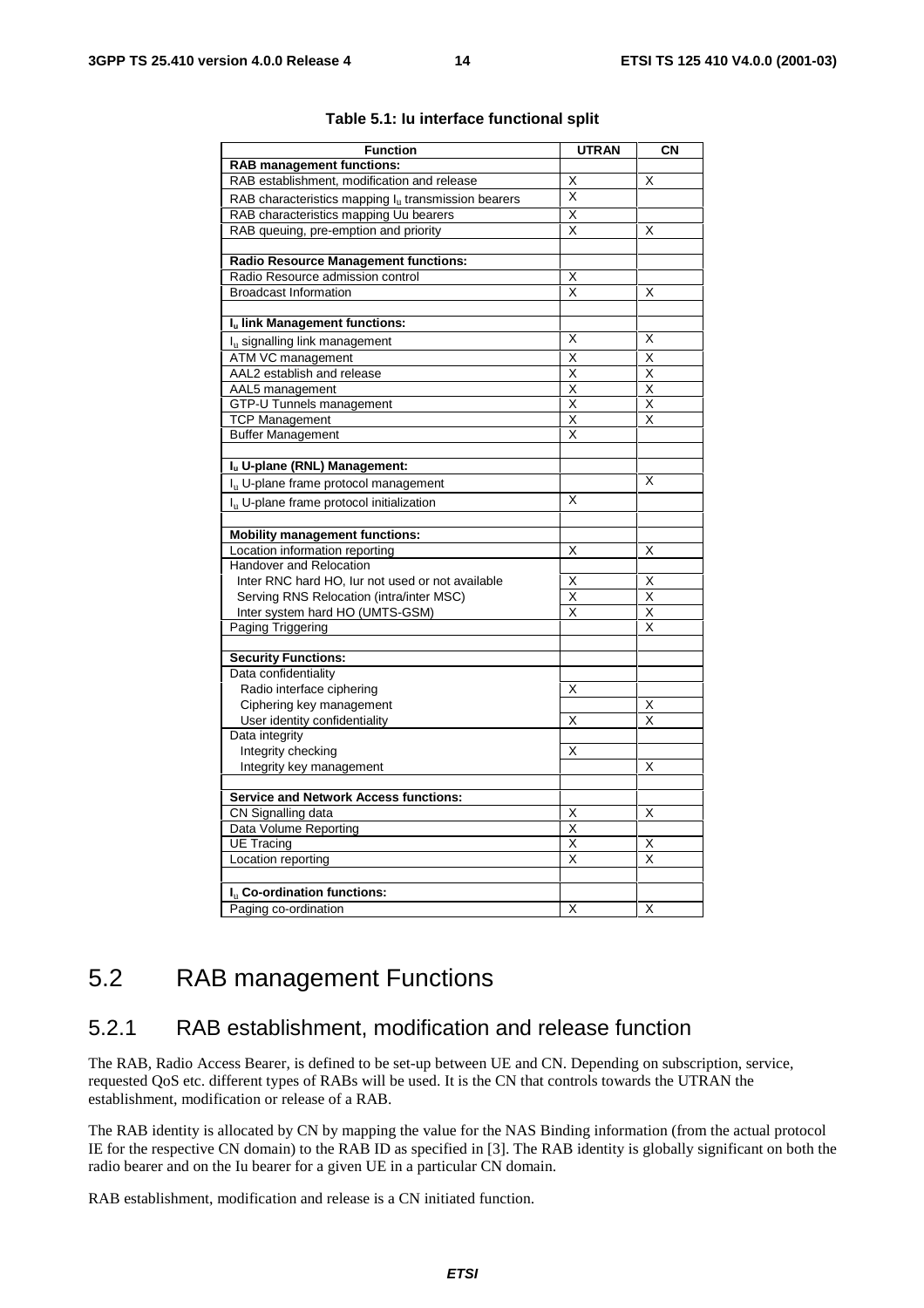RAB establishment, modification and release is a UTRAN executed function.

RAB release request is a UTRAN initiated function, triggered when UTRAN e.g. fails to keep the RAB established with the UE.

#### 5.2.2 RAB characteristics mapping to Uu bearers function

The RAB characteristics mapping function is used to map the radio access bearers to the Uu bearers. The mapping is performed during the establishment of the RAB. UTRAN shall perform the mapping between the bearers.

RAB mapping to Uu transmission bearers is a UTRAN function.

### 5.2.3 RAB characteristics mapping to Iu transport bearers

The RAB characteristics mapping function is used to map the radio access bearers to the Iu interface transport bearers. The mapping is performed during the establishment of the RAB.

UTRAN shall perform this mapping between the bearers if AAL2 is used, since it is the UTRAN that establishes the AAL2 connections.

In case of RAB towards the PS domain, UTRAN shall perform the mapping between the radio access bearers and the IP layer.

RAB characteristics mapping to Iu transport bearers is a UTRAN function.

#### 5.2.4 RAB queuing, pre-emption and priority function

The allocation/retention priority level of a RAB is determined by the CN based on e.g. subscription information , QoS information etc. Accordingly, the CN shall request RAB establishment or modification with an indication of the priority level and the pre-emption capability of that RAB and the queuing vulnerability. Queuing and resource pre-emption shall be performed by UTRAN accordingly.

RAB queuing, pre-emption and allocation/retention priority handling is a UTRAN controlled function.

RAB queuing, pre-emption and allocation/retention priority setting is a CN function.

#### 5.3 Radio Resource Management over Iu

#### 5.3.1 Radio resource admission control

When UTRAN receives a request to establish or modify a radio access bearer from the CN, the current radio resource situation is analysed and the admission control either accepts or rejects the request. This is called "Radio resource admission control" and is handled by the UTRAN. If the request is queued, it is handled by the RAB queuing, preemption and priority function.

#### 5.3.2 Broadcast information management

This function consists in the broadcast from network toward UE of some information in the coverage area of the whole network or different parts of the network.

There are two kinds of Broadcast information management. UTRAN broadcast information, and Cell Broadcast information management. All UTRAN broadcast information management shall be handled locally within UTRAN. All Cell Broadcast information is controlled by CN and executed by UTRAN.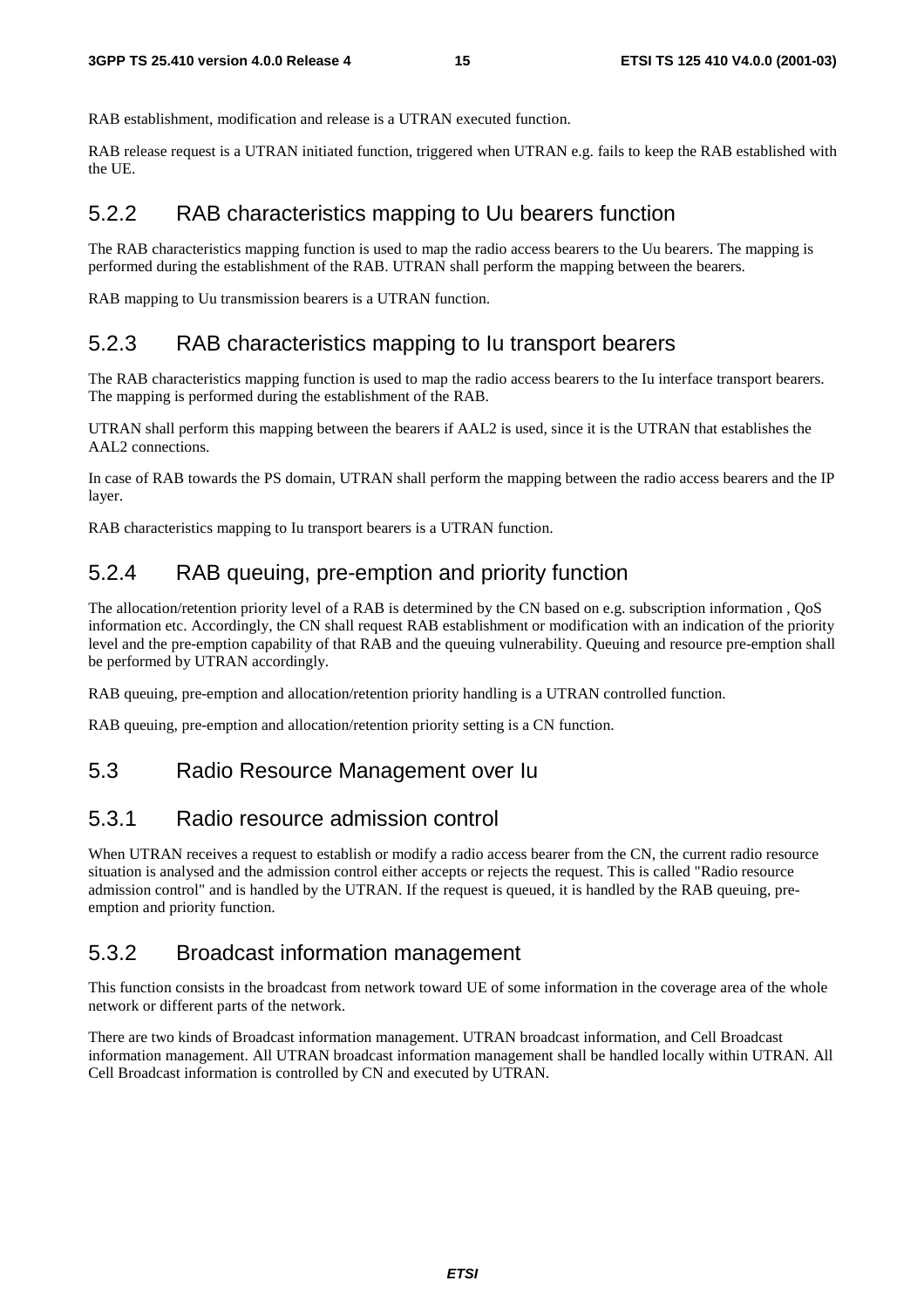## 5.4 Iu link Management functions

### 5.4.1 **I**<sub>u</sub> Signalling Link Management function

The  $I_{u}$  signalling link management function provides a reliable transfer of the radio network signalling between UTRAN and CN. Both CN and UTRAN manage the function.

This function is in particular responsible for Iu signalling connection establishment, which can be established either by the CN or the RNC and for  $I_u$  signalling connection release, which is controlled by CN possibly upon UTRAN request.

### 5.4.2 ATM Virtual Connection Management function

This function refers to handling of ATM Virtual Connections (VCs) between CN and UTRAN.

This function shall be used to establish, maintain and release the ATM VCs. For permanent VCs, it is regarded to be an O&M function.

This function also includes the selection of a Virtual Circuit to be used for a particular RAB. The selection of ATM VC upon an Iu radio access bearer service request, shall be done by UTRAN. The selected VC shall fulfil the requirements of the request. The VC may consist of several sublinks: such as SCCP connections, AAL2 connections or IP flows.

### 5.4.3 AAL2 connection establish and release function

This function is used to establish and release the AAL type 2 connections between CN and UTRAN upon an Iu radio access bearer service request. Both UTRAN and CN are taking part in the establishment of AAL2 connection. UTRAN shall initiate both establishment and release of AAL2 connections. The use of AAL2 for Iu transmission bearers depends on type of CN.

### 5.4.4 AAL5 management function

AAL5 connections between CN and UTRAN shall be pre-configured at system initialisation. Basic configuration is PVCs. For user data, SVC is possible.

The AAL5 management is a function handled by both the CN and the UTRAN.

### 5.4.5 GTP-U tunnels management function

This function is used to establish and release GTP-U tunnels between CN and UTRAN upon a radio access bearer service request. This involves assigning a tunnel identifier for each direction and the creation of a context containing the tunnel information. The tunnel identifier for the downlink is allocated by the UTRAN, and the tunnel identifier for the uplink is allocated by the CN. Both CN and UTRAN should maintain the context. The use of GTP-U for I<sub>u</sub> transport bearers depends on type of CN.

### 5.4.6 TCP Management Function

This function is used to establish and release the TCP connections between CN and UTRAN over  $I_{u}$ -BC.

The TCP management function exists in both UTRAN and CN.

### 5.4.7 Buffer Management

Congestion control shall be performed over the Iu user plane using buffer management and no flow control.

This function includes buffers to store received packet data units that at reception can not be processed due to e.g. congestion. In UTRAN, there must be a buffer management function handling received packets from the peer CN node.

The used mechanism is not in the scope of this document and not relevant to be standardised.

Buffer management is a UTRAN function.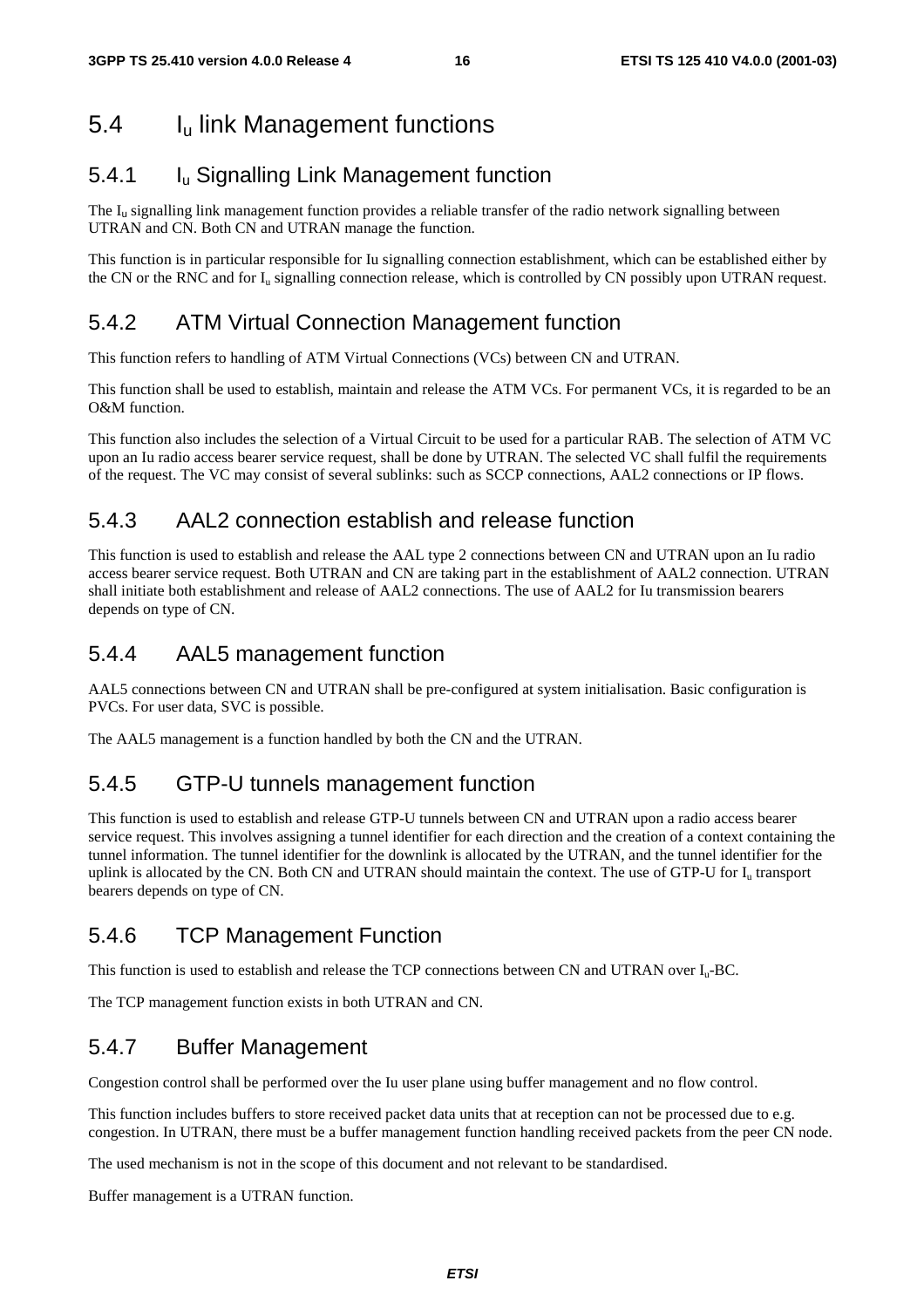## 5.5 I<sub>u</sub> U-plane (RNL) Management Functions

### 5.5.1 Iu U-plane frame protocol mode selection function

The  $I_{\rm u}$  UP in the Radio Network Layer provides modes of operation that can be activated on RAB basis. For a given RAB, the  $I_{\rm u}$  UP operates either in a Transparent or in Support mode.  $I_{\rm u}$  U-plane frame protocol mode is selected by the  $\overline{CN}$ 

This function is a CN function.

### 5.5.2 I<sub>u</sub> U-plane frame protocol initialisation

 $I_{u}$  U-plane frame protocol is initialised by the UTRAN.

## 5.6 Mobility Management Functions

### 5.6.1 Location information update function

Some functionality within the CN, needs information about the present location of an active UE, i.e. a UE with established signalling connection. The Location information update function is used to transfer this information from the UTRAN to the CN. It is the UTRAN responsibility to send this information initially at the signalling connection establishment for a UE and at any change of the UE location as long as the signalling connection exists. For this function, the location information shall be at Location and Routing Area level.

### 5.6.2 Handover and Relocation functions

#### 5.6.2.1 Inter RNC hard HO function, Iur not used or not available

This functionality includes procedures for handover from one RNC to other RNC when Iur interface is not used or is not available, i.e. soft handover is not possible. The connection is switched in the CN, so both UTRAN and CN are involved. Both intra and inter CN entity cases are applicable.

#### 5.6.2.2 Serving RNS Relocation function

This functionality allows moving the Serving RNS functionality from one RNC to an other RNC, e.g. closer to where the UE has moved during the communication. The Serving RNS Relocation procedure may be applied when active cell management functionality has created a suitable situation for it. Both UTRAN and CN are involved.

#### 5.6.2.3 Inter system Handover (e.g. GSM-UMTS) function

Inter system handover is performed when a mobile hands over between cells belonging to different systems such as GSM and UMTS. This may imply also a change of radio access type. For intersystem handover between UMTS and GSM, the GSM procedures are used within the GSM network. Both UTRAN and CN are involved.

NOTE: The GSM BSSMAP procedures are outside the scope of this specification.

### 5.6.3 Paging Triggering

The Core Network shall, when considered necessary, trigger the Location/Routing/RNC Area paging in the UTRAN system.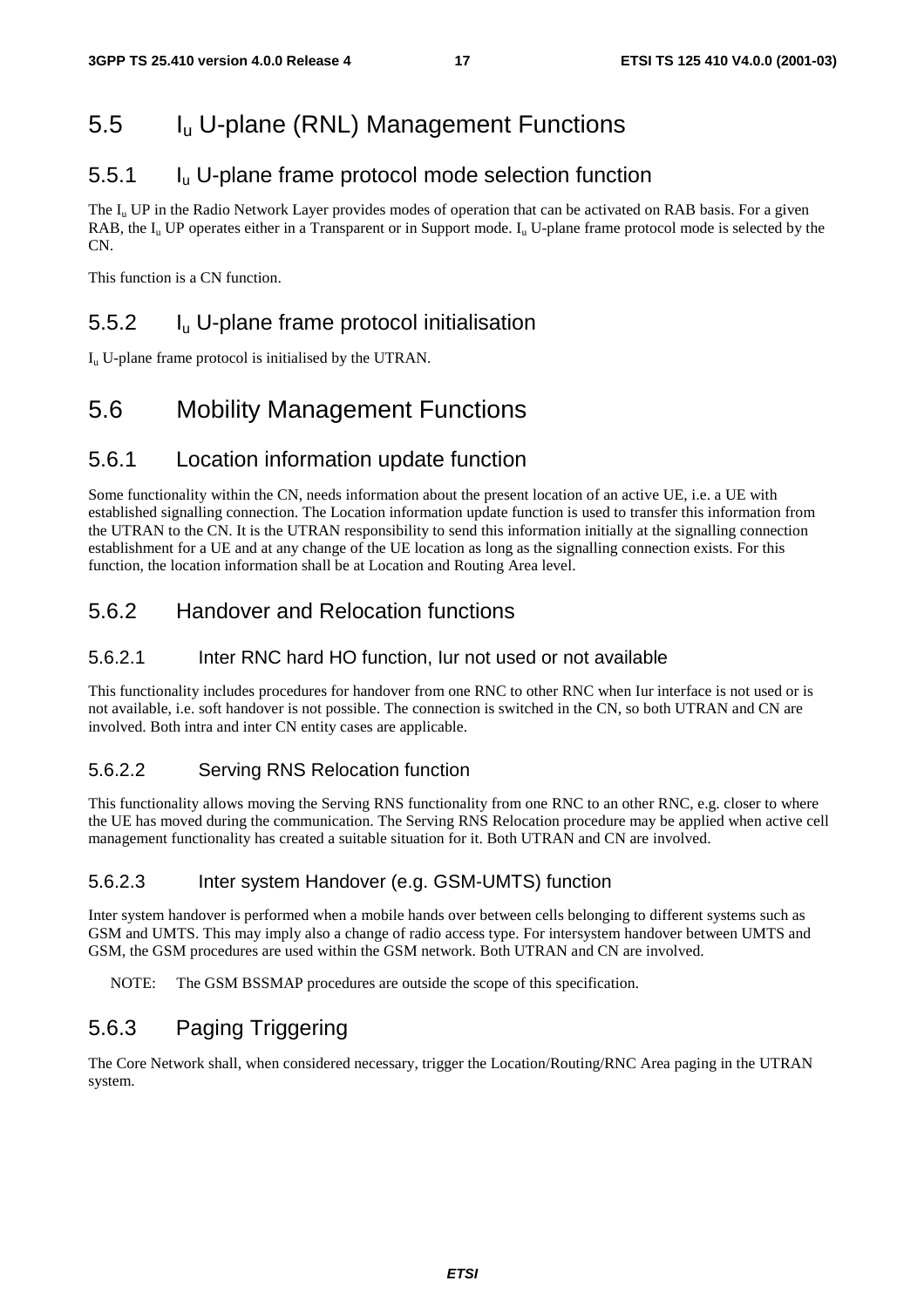### 5.7 Security Functions

#### 5.7.1 Data Confidentiality

#### 5.7.1.1 Radio interface ciphering function

The radio interface shall be ciphered upon request of the Core Network. Both Signalling and user data may be subject to ciphering. The ciphering shall be done within UTRAN.

#### 5.7.1.2 Ciphering key management function

The ciphering key and the permitted algorithm shall be supplied by the CN. UTRAN selects the used algorithm.

### 5.7.2 Data integrity

#### 5.7.2.1 Integrity checking

The purpose of the integrity check is to make sure that the signalling continues between the same elements as by authentication. The integrity check shall be done within the UTRAN.

#### 5.7.2.2 Integrity key management

The integrity key and the permitted algorithm shall be supplied by the CN. UTRAN selects the used algorithm.

### 5.8 Service and Network Access Functions

#### 5.8.1 Core Network signalling data transfer function

The NAS CN signalling data such as Call Control (CC), Session Management (SM), Mobility Management (MM), Short Message Services Point to Point and Supplementary Services (SS) shall be transparently conveyed between the CN and the UE. Over the Iu interface, the same Iu interface channel that is used for the UTRAN-CN signalling shall be used.

### 5.8.2 Data Volume Reporting

The data volume reporting function is used to report the volume of unacknowledged data to the CN. The function shall be in the UTRAN and is triggered from the CN.

### 5.8.3 UE Tracing

This feature allows tracing of various events related to the UE and its activities. This is an O&M functionality.

### 5.8.4 Location reporting function

The positioning function performs the determination of the geographical position for an UE. The location reporting function transfers the positioning information between the UTRAN and the CN according to CN commands. This function involves UTRAN and CN.

### 5.9 Co-ordination Functions

### 5.9.1 Paging Co-ordination function

The two CN domain architecture implies need for a page co-ordination, i.e. handling of page triggered by one CN node when UE has a signalling connection to the other CN node. The paging co-ordination is performed by UTRAN and/or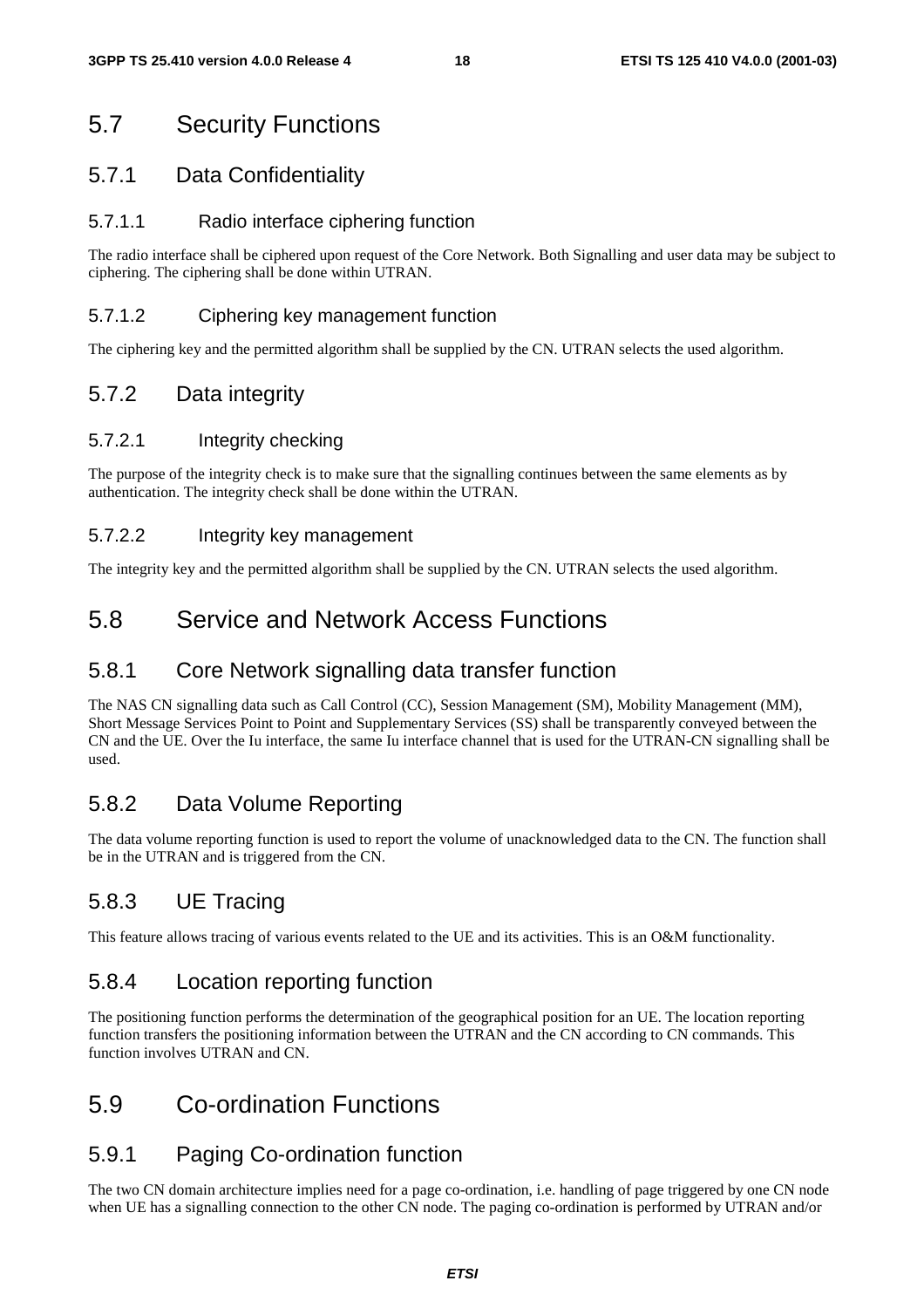optionally by CN. The Common ID is used for UTRAN paging co-ordination. The CN provides the UTRAN with the Common ID.

The paging co-ordination is a UTRAN function. Optionally the paging co-ordination may be performed in the CN.

## 6 I<sub>u</sub> Interface Protocol Structure

## 6.1 General

The Radio Network signalling over Iu consists of the Radio Access Network Application Part (RANAP). The RANAP protocol consists of mechanisms to handle all procedures between the CN and UTRAN. It is also capable of conveying messages transparently between the CN and the UE without interpretation or processing by the UTRAN.

Over the  $I_u$  interface the RANAP protocol is, e.g. used for:

- Facilitate a set of general UTRAN procedures from the Core Network such as paging -notification as defined by the notification SAP in [3].
- Separate each User Equipment (UE) on the protocol level for mobile specific signalling management as defined by the dedicated SAP in [3].
- Transfer of transparent non-access signalling as defined in the dedicated SAP in [3].
- Request of various types of UTRAN Radio Access Bearers through the dedicated SAP in [3].
- Perform the SRNS Relocation function.

The Radio Access Bearers are provided by the Access Stratum.

Over Iu-BC, a datagram mechanism is used, so there is no clear separation of control and user planes, and the SABP protocol is used for data transfer and signalling.

### 6.2 Iu-CS

Figure 6.1 shows the protocol structure for  $I<sub>u</sub>$ -CS, following the structure described in [1].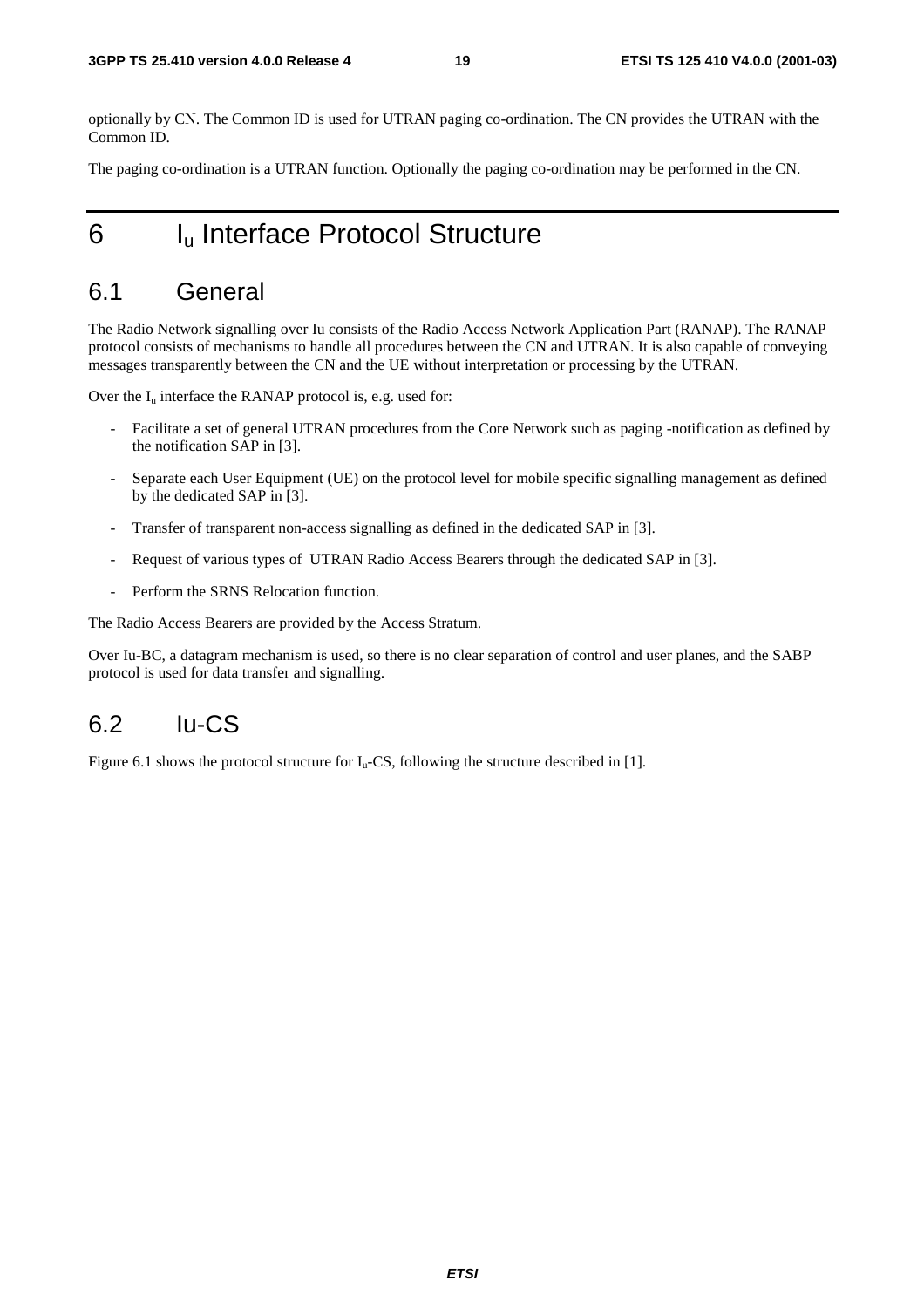

**Figure 6.1: Iu –Interface Protocol Structure towards CS Domain** 

## 6.3 Iu-BC

Figure 6.2 shows the protocol structure for the  $I_u$ -BC.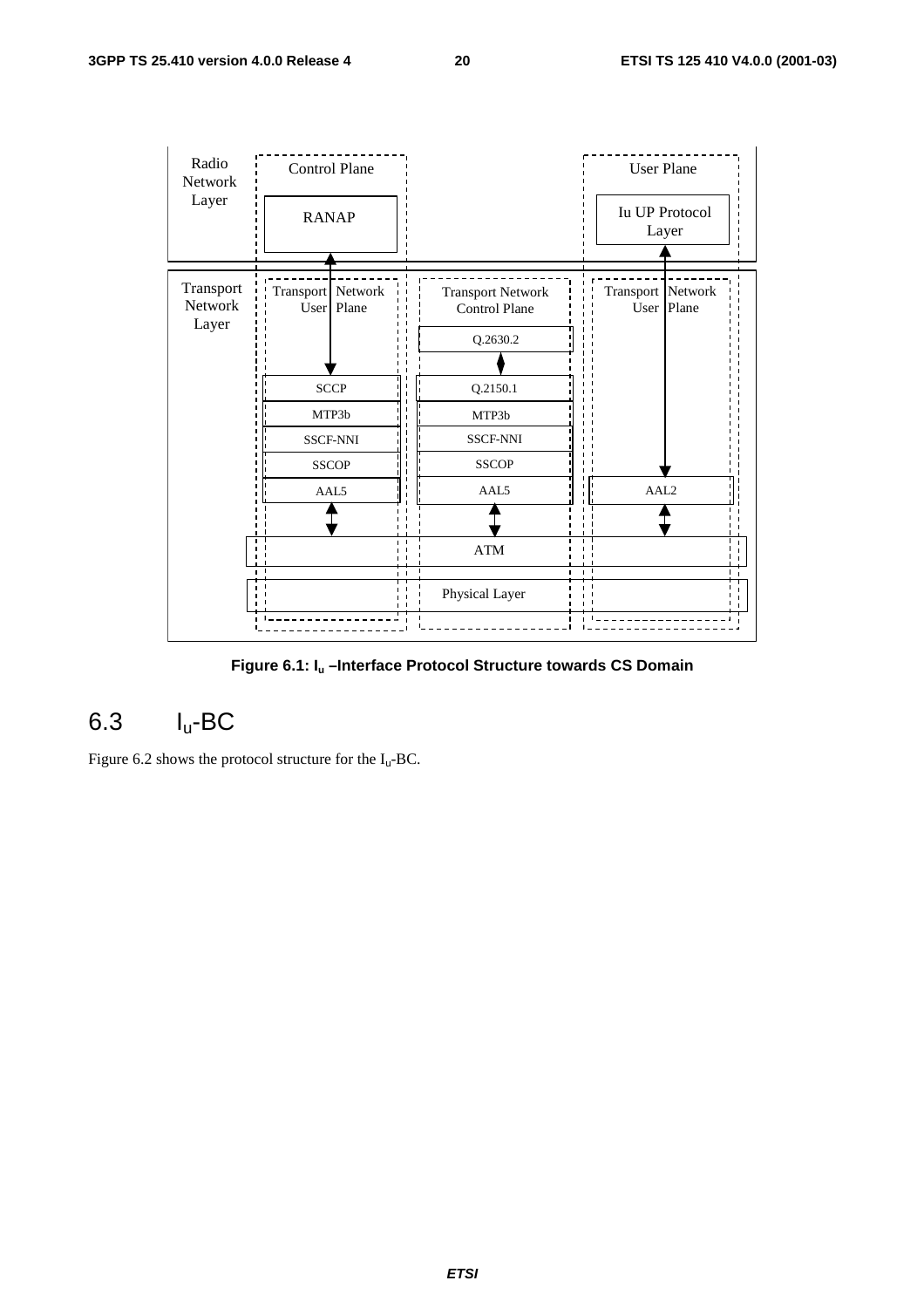

#### **Figure 6.2: Iu Interface Protocol Structure towards Broadcast Domain**

## 6.4 Iu-PS

Figure 6.3 shows the protocol structure for Iu-PS, following the structure described in [1].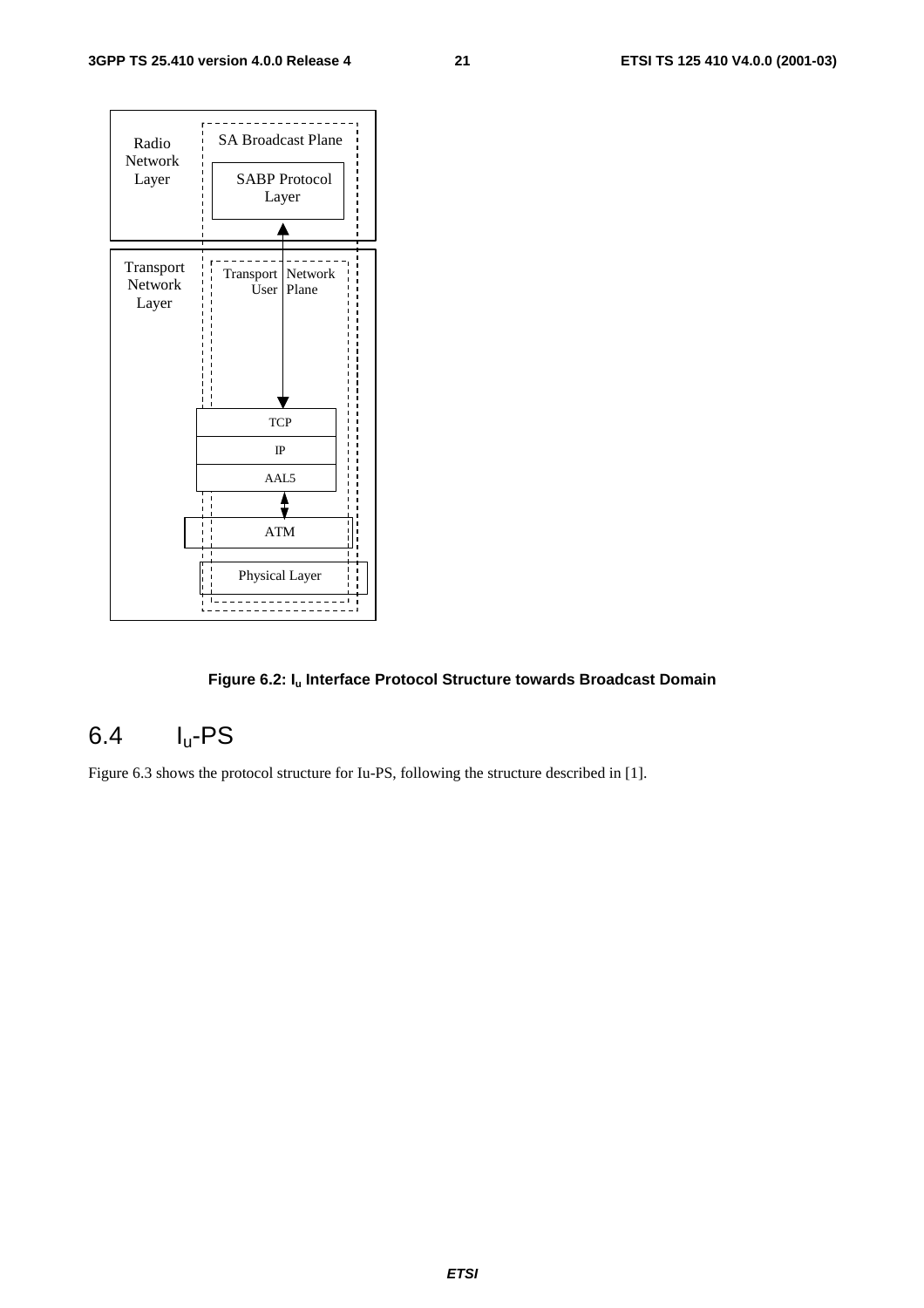

**Figure 6.3: Iu Interface Protocol Structure towards PS Domain** 

## 7 Other I<sub>u</sub> Interface Specifications

## 7.1 UTRAN I<sub>u</sub> Interface: Layer 1 (UMTS 25.411)

UMTS 25.411 [4] specifies the range of physical layer technologies that may be used to support the Iu interface.

## 7.2 UTRAN Iu Interface: Signalling Transport (UMTS 25.412)

UMTS 25.412 [5] specifies the signalling bearers for the RANAP and transport network control plane protocols for both Iu-PS and Iu-CS.

## 7.3 UTRAN Iu Interface: RANAP Specification (UMTS 25.413)

UMTS 25.413 [6] specifies the RANAP protocol for radio network control plane signalling over the Iu interface.

## 7.4 UTRAN I<sub>u</sub> Interface: Data Transport and Transport Signalling (UMTS 25.414)

UMTS 25.414 [7] specifies the transport bearers for the user plane of the Iu interface. It also specifies the protocol used to control these transport bearers.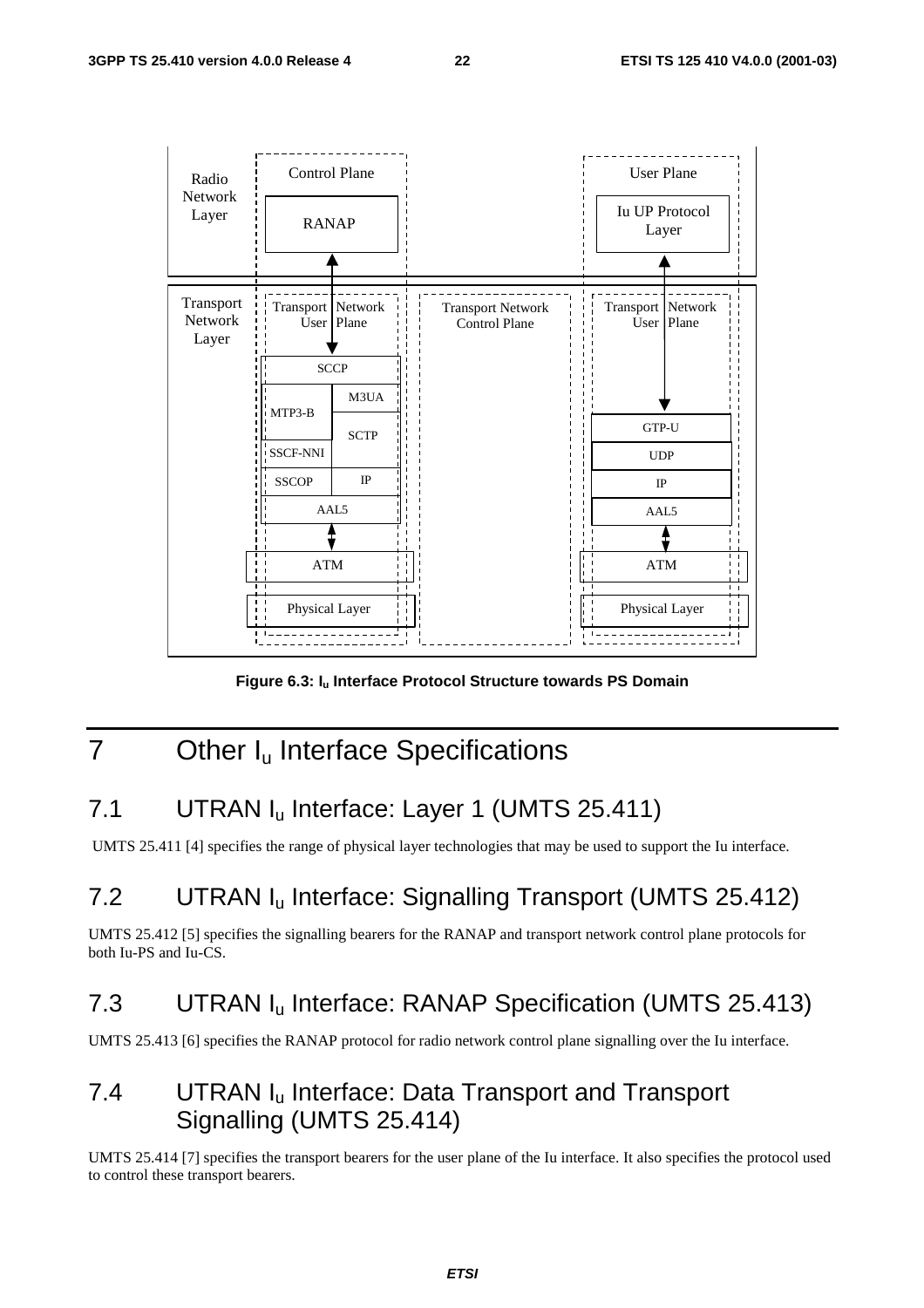## 7.5 UTRAN Iu Interface: CN-UTRAN User Plane Protocol (UMTS 25.415)

UMTS 25.415 [8] specifies the user plane frame handling protocol for the Iu interface.

## 7.6 UTRAN Iu Interface: Service Area Broadcast Protocol SABP (UMTS 25.419)

UMTS 25.419 [14] specifies the communication requirements over the Iu interface towards the BC domain.

## 7.7 Summary

The present document, UMTS 25.410, specifies the general aspects and principles of the  $I_u$  interface as a whole.

The relationship between the other technical specifications that define the UTRAN Iu interface is shown in figure 7.1.



**Figure 7.1: Summary of Iu Interface Specification Structure**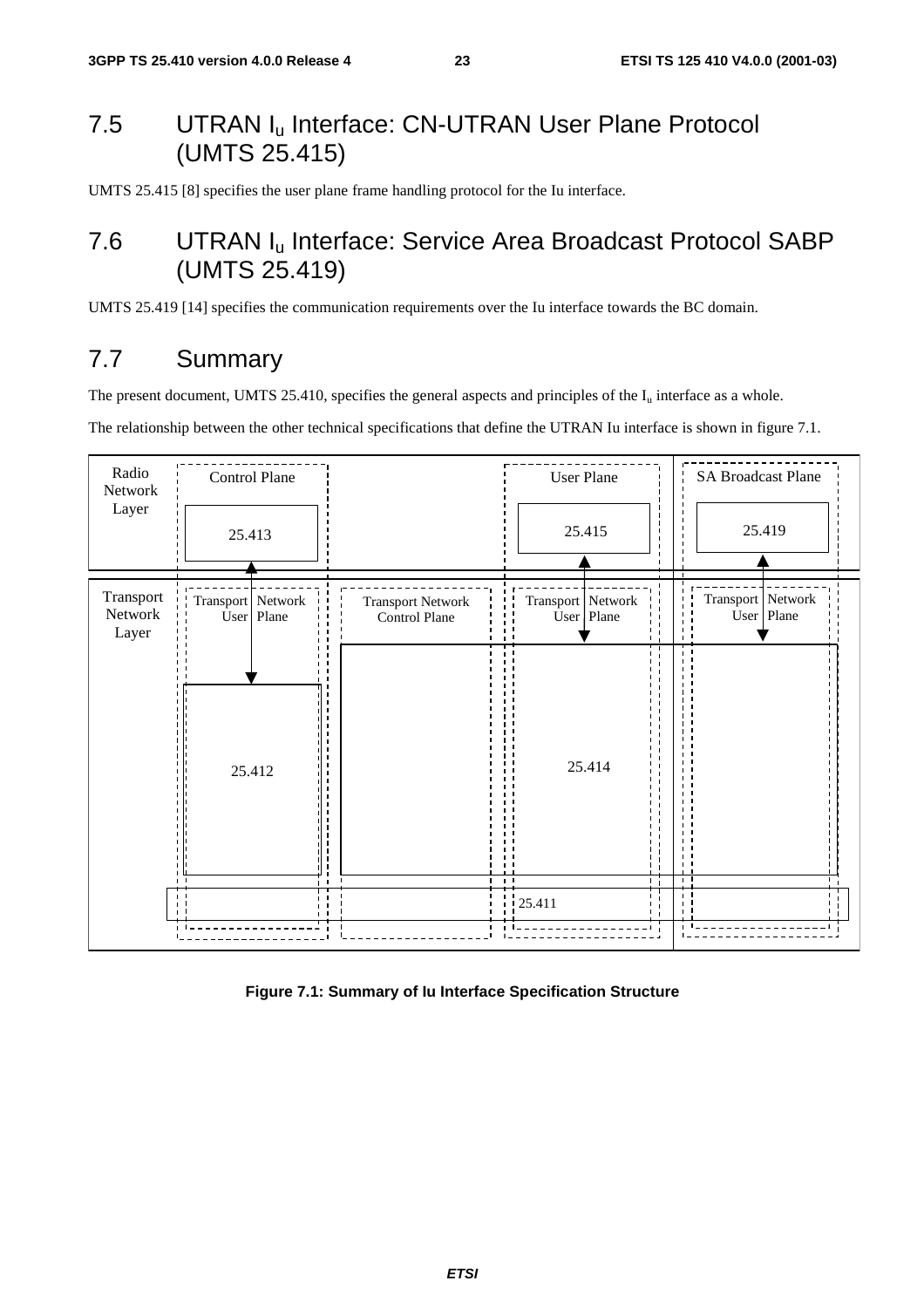## Annex A (informative): Change history

| <b>Change history</b> |         |                          |           |                |                                                        |  |
|-----------------------|---------|--------------------------|-----------|----------------|--------------------------------------------------------|--|
| <b>TSG RAN#</b>       | Version | CR.                      | Tdoc RAN  | New<br>Version | Subject/Comment                                        |  |
|                       |         |                          |           |                |                                                        |  |
| <b>RAN 05</b>         |         | $\overline{\phantom{0}}$ |           | 3.0.0          | Approved at TSG RAN #5 and placed under Change Control |  |
| <b>RAN 06</b>         | 3.0.0   | $\overline{\phantom{0}}$ |           | 3.1.0          | Approved at TSG RAN #6 and placed under Change Control |  |
| <b>RAN 07</b>         | 3.1.0   | $\overline{\phantom{0}}$ |           | 3.2.0          | Approved at TSG RAN #7                                 |  |
| <b>RAN 10</b>         | 3.2.0   | 005<br>007<br>008        | RP-000609 | 3.3.0          | Approved at TSG RAN #10                                |  |
|                       |         |                          |           |                |                                                        |  |

|             | <b>Change history</b> |              |  |  |                                                         |     |            |
|-------------|-----------------------|--------------|--|--|---------------------------------------------------------|-----|------------|
| <b>Date</b> | TSG#                  |              |  |  | TSG Doc.   CR   Rev   Subject/Comment                   | Old | <b>New</b> |
| March 01    | 111                   | RP-010163115 |  |  | Approved at TSG RAN #11 and placed under Change Control |     | 4.0.0      |
|             |                       |              |  |  |                                                         |     |            |
|             |                       |              |  |  |                                                         |     |            |
|             |                       |              |  |  |                                                         |     |            |
|             |                       |              |  |  |                                                         |     |            |